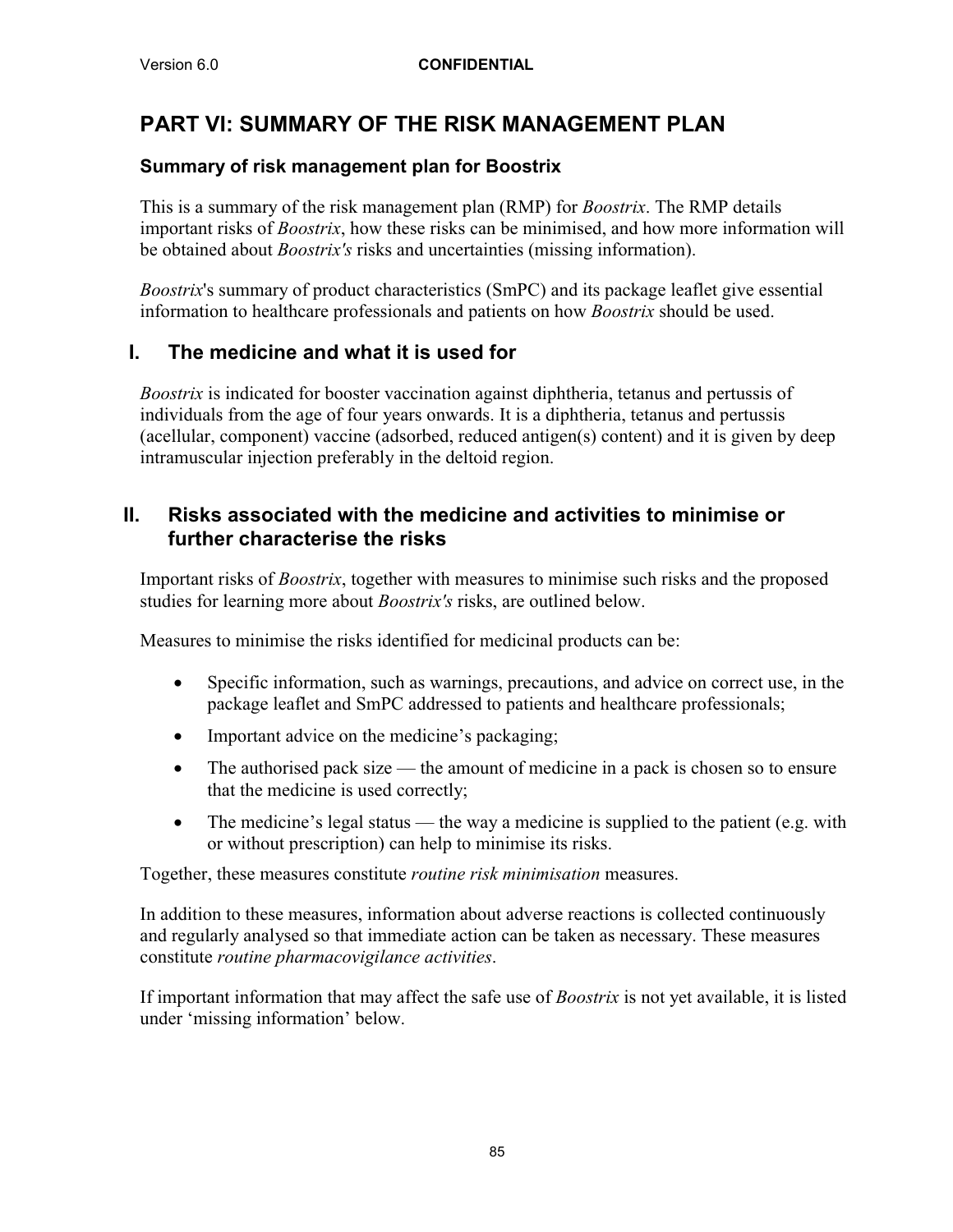### **II.A List of important risks and missing information**

Important risks of *Boostrix* are risks that need special risk management activities to further investigate or minimise the risk, so that the medicinal product can be safely administered. Important risks can be regarded as identified or potential. Identified risks are concerns for which there is sufficient proof of a link with the use of *Boostrix*. Potential risks are concerns for which an association with the use of this medicine is possible based on available data, but this association has not been established yet and needs further evaluation. Missing information refers to information on the safety of the medicinal product that is currently missing and needs to be collected (e.g. on the long-term use of the medicine);

| List of important risks and missing information |                                                       |  |
|-------------------------------------------------|-------------------------------------------------------|--|
| Important identified risks                      | <b>None</b>                                           |  |
| Important potential risks                       | Blunting (Immune interference)                        |  |
| Missing information                             | Tdap use in pregnant women<br>Tdap waning of immunity |  |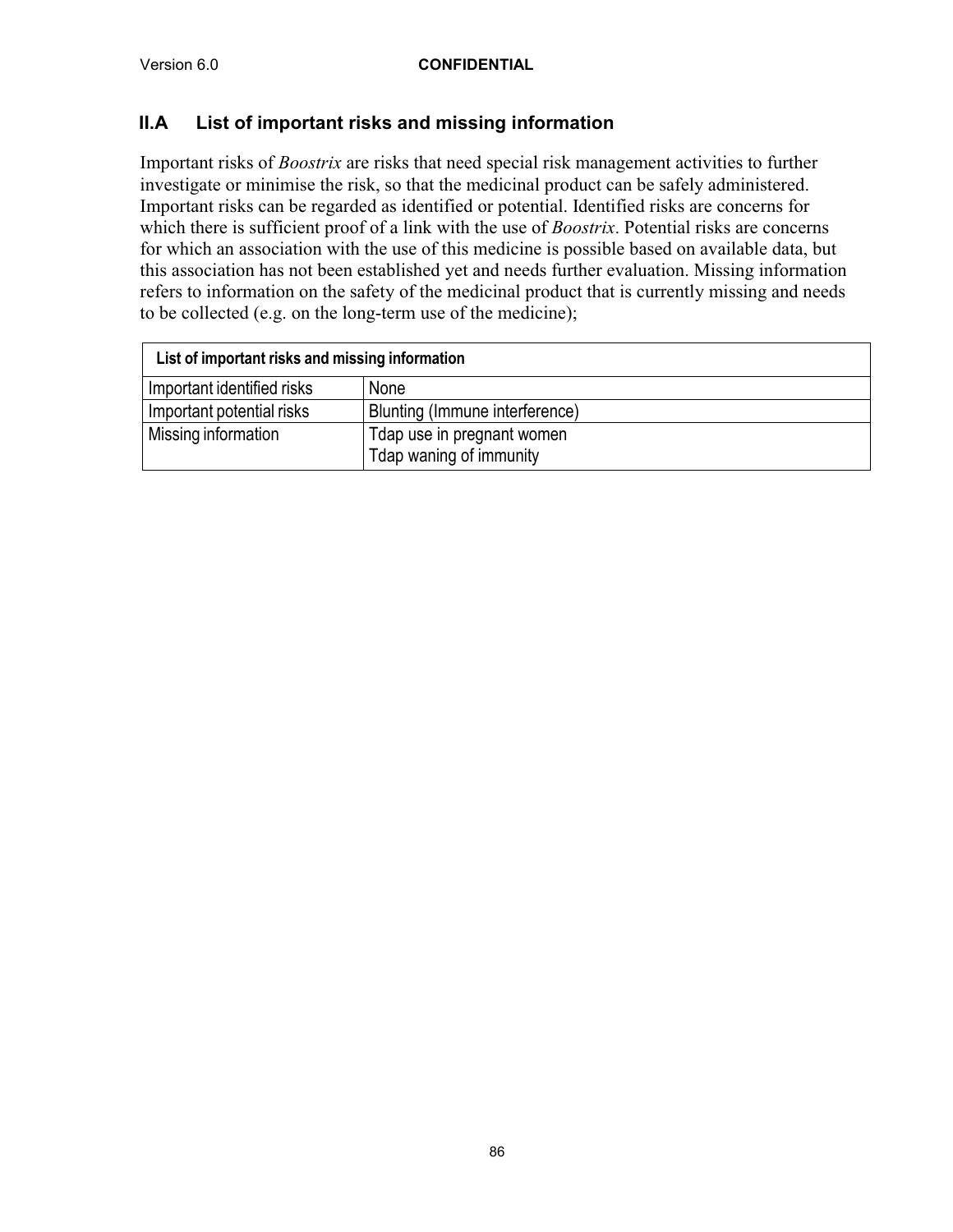| II.B<br><b>Summary of important risks</b> |
|-------------------------------------------|
|-------------------------------------------|

| Important potential risk: Blunting (Immune interference) |                                                                                                                                                                                                                                                                                                                                                                                                                                                                                                                                                                                                                                                                                                                                                                                                                                                                                                                                                                                                                                                                                                                                                                                                                                                                                                                                                                                                                                                                  |  |  |  |
|----------------------------------------------------------|------------------------------------------------------------------------------------------------------------------------------------------------------------------------------------------------------------------------------------------------------------------------------------------------------------------------------------------------------------------------------------------------------------------------------------------------------------------------------------------------------------------------------------------------------------------------------------------------------------------------------------------------------------------------------------------------------------------------------------------------------------------------------------------------------------------------------------------------------------------------------------------------------------------------------------------------------------------------------------------------------------------------------------------------------------------------------------------------------------------------------------------------------------------------------------------------------------------------------------------------------------------------------------------------------------------------------------------------------------------------------------------------------------------------------------------------------------------|--|--|--|
| Evidence for linking the risk to<br>the medicine         | A potential concern raised was whether antibodies elicited by<br>dTpa vaccination during pregnancy and transferred to the foetus<br>could interfere with the immune response to the paediatric<br>vaccines an outcome referred to as "blunting". This effect was<br>previously described in infants from pregnant women with high<br>antibody titers following whole cell pertussis vaccination.<br>There is scientific evidence showing that high concentrations of<br>maternally acquired antibodies (from pre-pregnancy vaccination or<br>natural infection) interfere with the infant's immune response to<br>vaccination. Nowadays, in the context of dTpa maternal<br>recommendation, higher levels of diphtheria, tetanus and pertussis<br>antibodies (and poliovirus antibodies in case of dTpa-IPV vaccine)<br>were shown to be transferred to the new-born during pregnancy<br>resulting potentially in higher impact on infant vaccination series,<br>as compared with no dTpa /dTpa-IPV vaccination during<br>pregnancy (Maertens K, 2016a; Maertens K, 2016b; Maertens K,<br>2017). However currently the clinical significance of blunting is<br>unknown and more scientific evidence is still required from large<br>clinical studies to assess the extent and clinical relevance of<br>blunting on infant vaccination series.<br>The mechanisms behind this phenomenon, as well as the factors<br>that trigger it, are not yet fully understood. |  |  |  |
| Risk factors and risk groups                             | As pertussis has a higher mortality and morbidity among children<br>less than one year that have not yet received all childhood<br>vaccination series, this subpopulation would be considered at<br>higher risk.                                                                                                                                                                                                                                                                                                                                                                                                                                                                                                                                                                                                                                                                                                                                                                                                                                                                                                                                                                                                                                                                                                                                                                                                                                                 |  |  |  |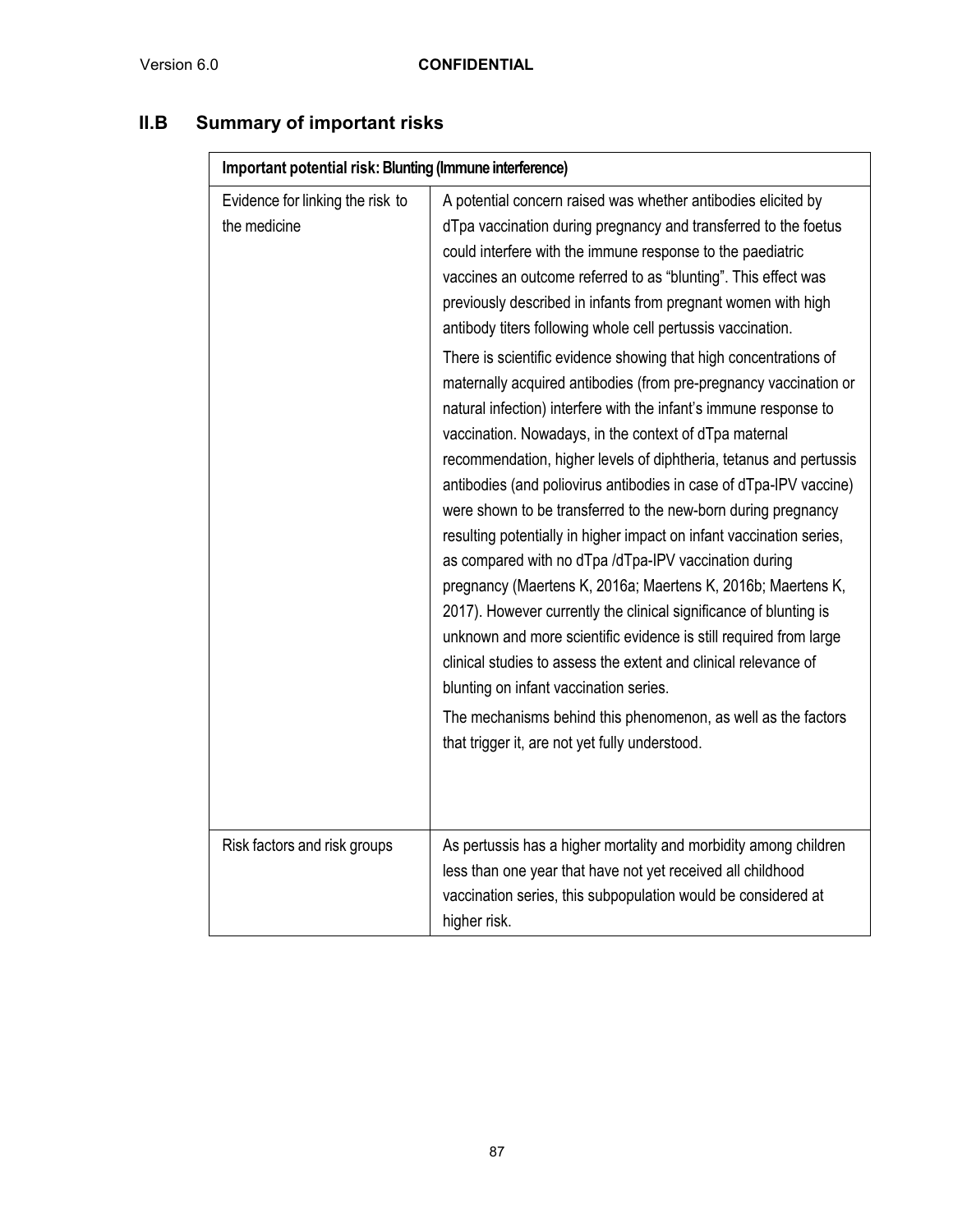| <b>Risk minimisation measures</b> | <b>Routine risk minimisation measures:</b>                                                                                                                                                                                                                         |
|-----------------------------------|--------------------------------------------------------------------------------------------------------------------------------------------------------------------------------------------------------------------------------------------------------------------|
|                                   | To inform the prescriber about the limited clinical information<br>regarding the use of Boostrix in pregnancy and its potential<br>consequence in the offspring, the approved section 4.6 of the EU<br>SmPC "Fertility, pregnancy and lactation" reads as follows: |
|                                   | "Limited data indicate that maternal antibodies may reduce the<br>magnitude of the immune response to some vaccines in infants<br>born from mothers vaccinated with Boostrix during pregnancy.<br>The clinical relevance of this observation is unknown. '         |
|                                   | <b>Additional risk minimisation measures:</b>                                                                                                                                                                                                                      |
|                                   | Not required at this moment                                                                                                                                                                                                                                        |
| Additional pharmacovigilance      | Routine pharmacovigilance activities beyond adverse                                                                                                                                                                                                                |
| activities                        | reactions reporting and signal detection:                                                                                                                                                                                                                          |
|                                   | Plan to monitor scientific evidence on the effectiveness of<br>pertussis maternal immunization to prevent the disease in<br>infants and on the impact of maternal immunization programs on<br>pertussis epidemiology.                                              |
|                                   | <b>Additional pharmacovigilance activities:</b>                                                                                                                                                                                                                    |
|                                   | Ongoing                                                                                                                                                                                                                                                            |
|                                   | DTPA (BOOSTRIX)-048 PRI (201330)<br>$\bullet$                                                                                                                                                                                                                      |
|                                   | DTPA (BOOSTRIX)-049 BST: 048 (201334)                                                                                                                                                                                                                              |
|                                   |                                                                                                                                                                                                                                                                    |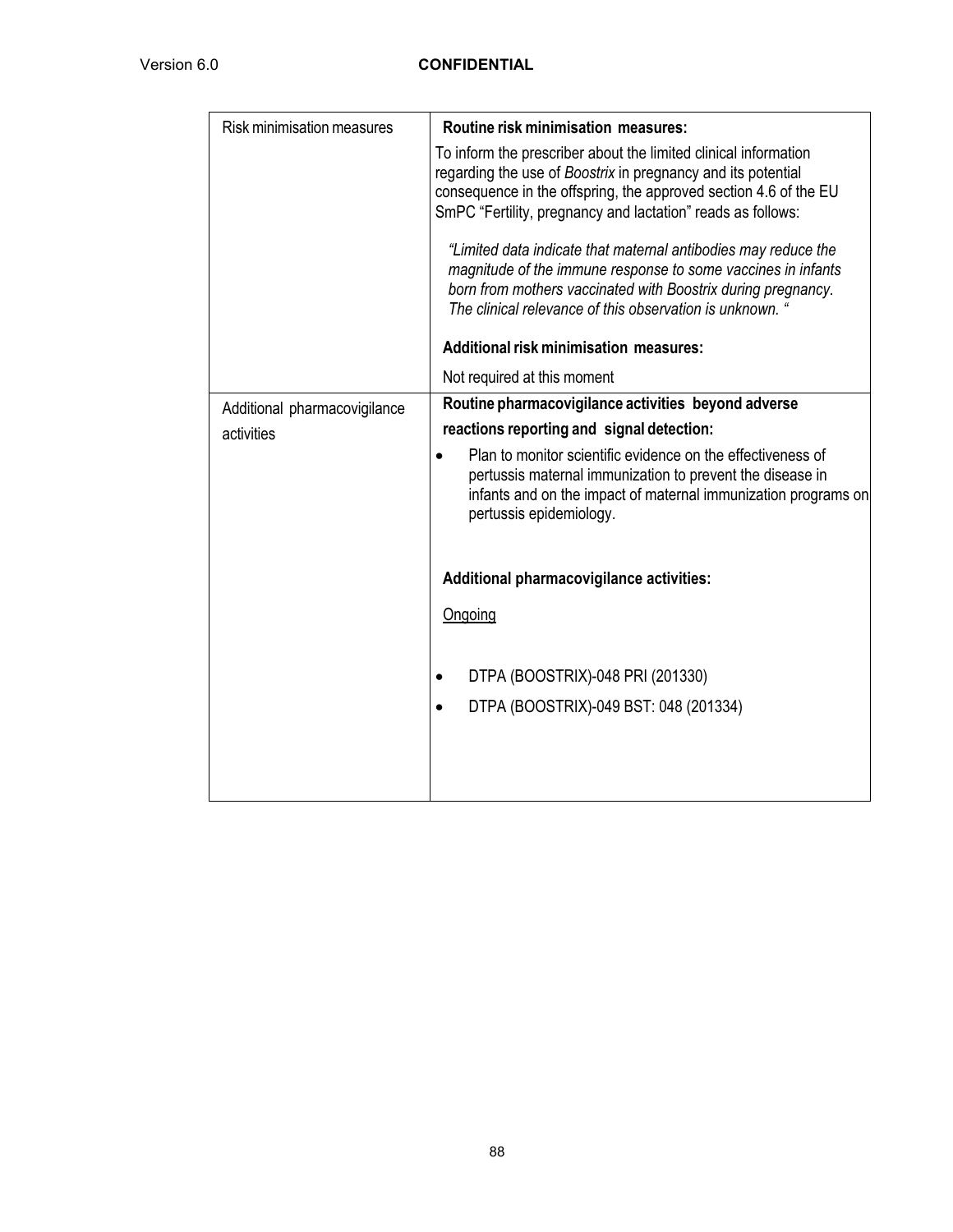| Missing information: Tdap use in pregnant women  |                                                                                                                                                                                                                                                                                                                                                                                                                                                                                                                                                                                                                                                                                                                                                                                    |
|--------------------------------------------------|------------------------------------------------------------------------------------------------------------------------------------------------------------------------------------------------------------------------------------------------------------------------------------------------------------------------------------------------------------------------------------------------------------------------------------------------------------------------------------------------------------------------------------------------------------------------------------------------------------------------------------------------------------------------------------------------------------------------------------------------------------------------------------|
| Evidence for linking the risk to<br>the medicine | Limited data on the safety or immunogenicity of Boostrix during<br>pregnancy or lactation are available. It is generally accepted that<br>inactivated vaccines pose no risk to the pregnant or lactating women<br>and their child.                                                                                                                                                                                                                                                                                                                                                                                                                                                                                                                                                 |
|                                                  | In response to pertussis outbreaks, the US was the first country (in<br>2011) to recommend the use of Tdap in pregnant women who had not<br>been previously vaccinated with Tdap in adulthood. This<br>recommendation updated in 2013 states that women should receive a<br>Tdap vaccination during each pregnancy, irrespective of the woman's<br>prior history of vaccination with Tdap [CDC, 2013] as anti-pertussis<br>antibody levels wane substantially during the first year after<br>vaccination.                                                                                                                                                                                                                                                                          |
|                                                  | Following the initial recommendation in the US by the Advisory<br>Committee on Immunization Practices (ACIP) in 2011 [ACIP, 2012],<br>Tdap immunization programs for pregnant women have been<br>implemented in more than 34 countries worldwide. Until very recently,<br>no published or unpublished clinical data on immunogenicity, efficacy,<br>or effectiveness in pregnant women were available since pregnant<br>women have been routinely excluded from clinical trials. However,<br>there are no specific safety concerns or expectations of harm, and<br>use in pregnancy is not contraindicated. But the use of Tdap in<br>pregnancy is considered as missing information regarding the safety<br>profile of Tdap in pregnant women and the effect of it on the foetus. |
| Risk factors and risk groups                     | Pregnant and lactating women and their offspring                                                                                                                                                                                                                                                                                                                                                                                                                                                                                                                                                                                                                                                                                                                                   |
|                                                  |                                                                                                                                                                                                                                                                                                                                                                                                                                                                                                                                                                                                                                                                                                                                                                                    |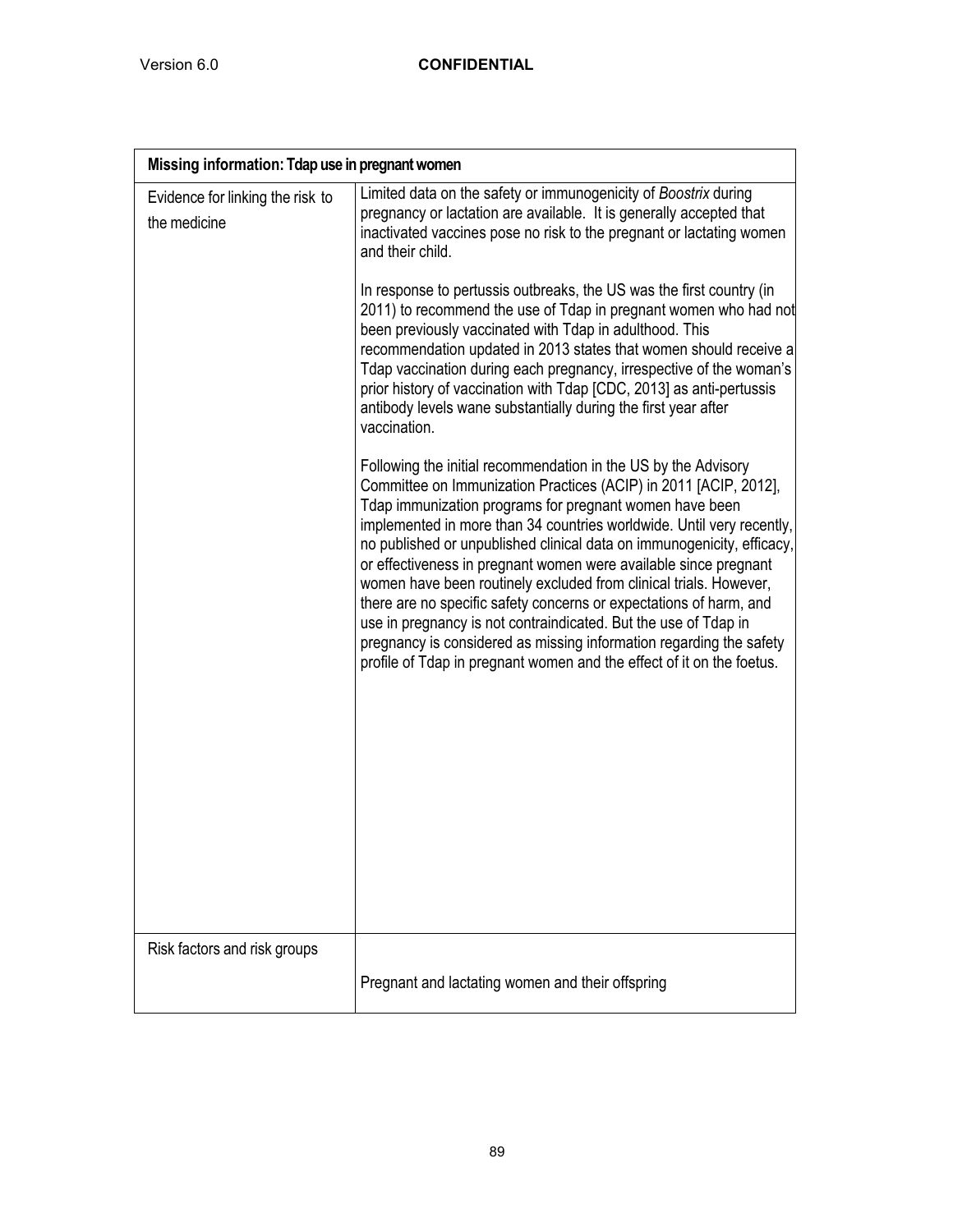$\overline{\phantom{a}}$ 

| <b>Risk minimisation measures</b> | Routine risk minimisation measures:                                                                                                                                                                                                                                                                                                                                                                                                              |
|-----------------------------------|--------------------------------------------------------------------------------------------------------------------------------------------------------------------------------------------------------------------------------------------------------------------------------------------------------------------------------------------------------------------------------------------------------------------------------------------------|
|                                   | To inform the prescriber about the current safety information<br>regarding the use of Boostrix in pregnancy, the approved section 4.6<br>of the EU SmPC "Fertility, pregnancy and lactation" reads as follows:                                                                                                                                                                                                                                   |
|                                   | Pregnancy:                                                                                                                                                                                                                                                                                                                                                                                                                                       |
|                                   | Safety data from a prospective observational study where Boostrix<br>was administered to pregnant women during the third trimester (793<br>pregnancy outcomes) as well as data from passive surveillance where<br>pregnant women were exposed to Boostrix or to Boostrix Polio (dTpa-<br>IPV vaccine) in the 3rd and 2nd trimester have shown no vaccine<br>related adverse effect on pregnancy or on the health of the<br>foetus/newborn child. |
|                                   | The use of Boostrix may be considered during the third trimester of<br>pregnancy.                                                                                                                                                                                                                                                                                                                                                                |
|                                   | Human data from prospective clinical studies on the use of Boostrix<br>during the first and second trimester of pregnancy are not available.<br>However, as with other inactivated vaccines, it is not expected that<br>vaccination with Boostrix harms the foetus at any trimester of<br>pregnancy. The benefits versus the risks of administering Boostrix<br>during pregnancy should be carefully evaluated.                                  |
|                                   | Animal studies do not indicate direct or indirect harmful effects with<br>respect to pregnancy, embryonal/foetal development, parturition or<br>post-natal development.                                                                                                                                                                                                                                                                          |
|                                   | Limited data indicate that maternal antibodies may reduce the<br>magnitude of the immune response to some vaccines in infants born<br>from mothers vaccinated with Boostrix during pregnancy. The clinical<br>relevance of this observation is unknown.                                                                                                                                                                                          |
|                                   | Breastfeeding:                                                                                                                                                                                                                                                                                                                                                                                                                                   |
|                                   | The effect of administration of Boostrix during lactation has not been<br>assessed. Nevertheless, as Boostrix contains toxoids or inactivated<br>antigens, no risk to the breastfed infant should be expected. The<br>benefits versus the risk of administering Boostrix to breastfeeding<br>women should carefully be evaluated by the health-care providers.                                                                                   |
|                                   | Fertility:                                                                                                                                                                                                                                                                                                                                                                                                                                       |
|                                   | No human data from prospective clinical studies are available. Animal<br>studies do not indicate direct or indirect harmful effects with respect to<br>female fertility (see section 5.3 of SmPC).                                                                                                                                                                                                                                               |
|                                   | <b>Additional risk minimisation measures:</b>                                                                                                                                                                                                                                                                                                                                                                                                    |
|                                   | Not required at this moment                                                                                                                                                                                                                                                                                                                                                                                                                      |
|                                   |                                                                                                                                                                                                                                                                                                                                                                                                                                                  |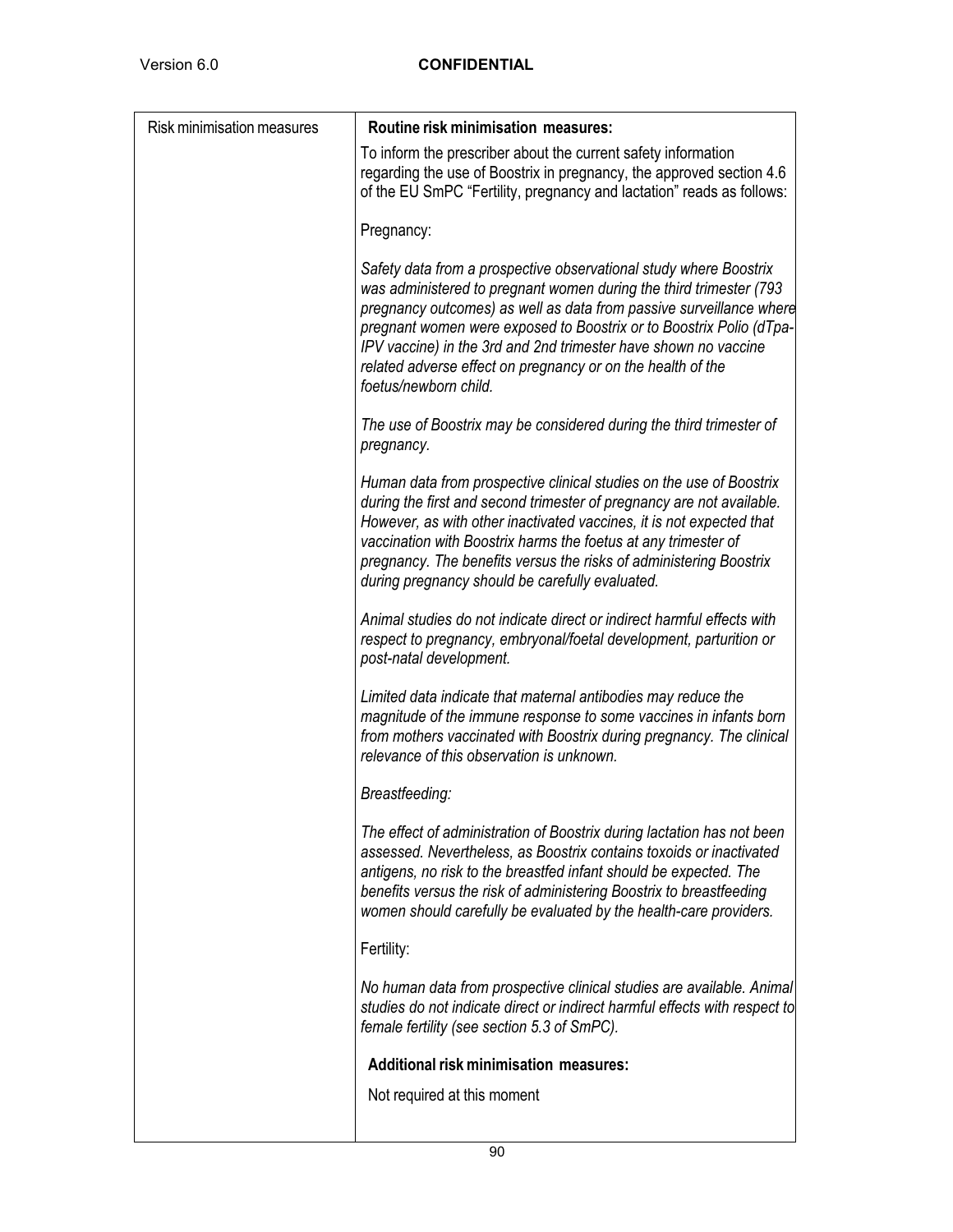| Additional pharmacovigilance<br>activities | Routine pharmacovigilance activities beyond adverse<br>reactions reporting and signal detection:<br>None |
|--------------------------------------------|----------------------------------------------------------------------------------------------------------|
|                                            | Additional pharmacovigilance activities:                                                                 |
|                                            | Ongoing                                                                                                  |
|                                            | DTPA (BOOSTRIX)-047 (116945)                                                                             |
|                                            | DTPA (BOOSTRIX)-048 PRI (201330)                                                                         |
|                                            | DTPA (BOOSTRIX)-049 BST: 048 (201334)<br>$\bullet$                                                       |
|                                            | EPI-PERTUSSIS-028 VS US PR (201327)                                                                      |
|                                            | Completed:                                                                                               |
|                                            | EPI-PERTUSSIS-037 VS BR (203153)                                                                         |
|                                            | EPI-PERTUSSIS-025 VS NZ SUPP (201024)<br>$\bullet$                                                       |
|                                            |                                                                                                          |
|                                            |                                                                                                          |
|                                            |                                                                                                          |
|                                            |                                                                                                          |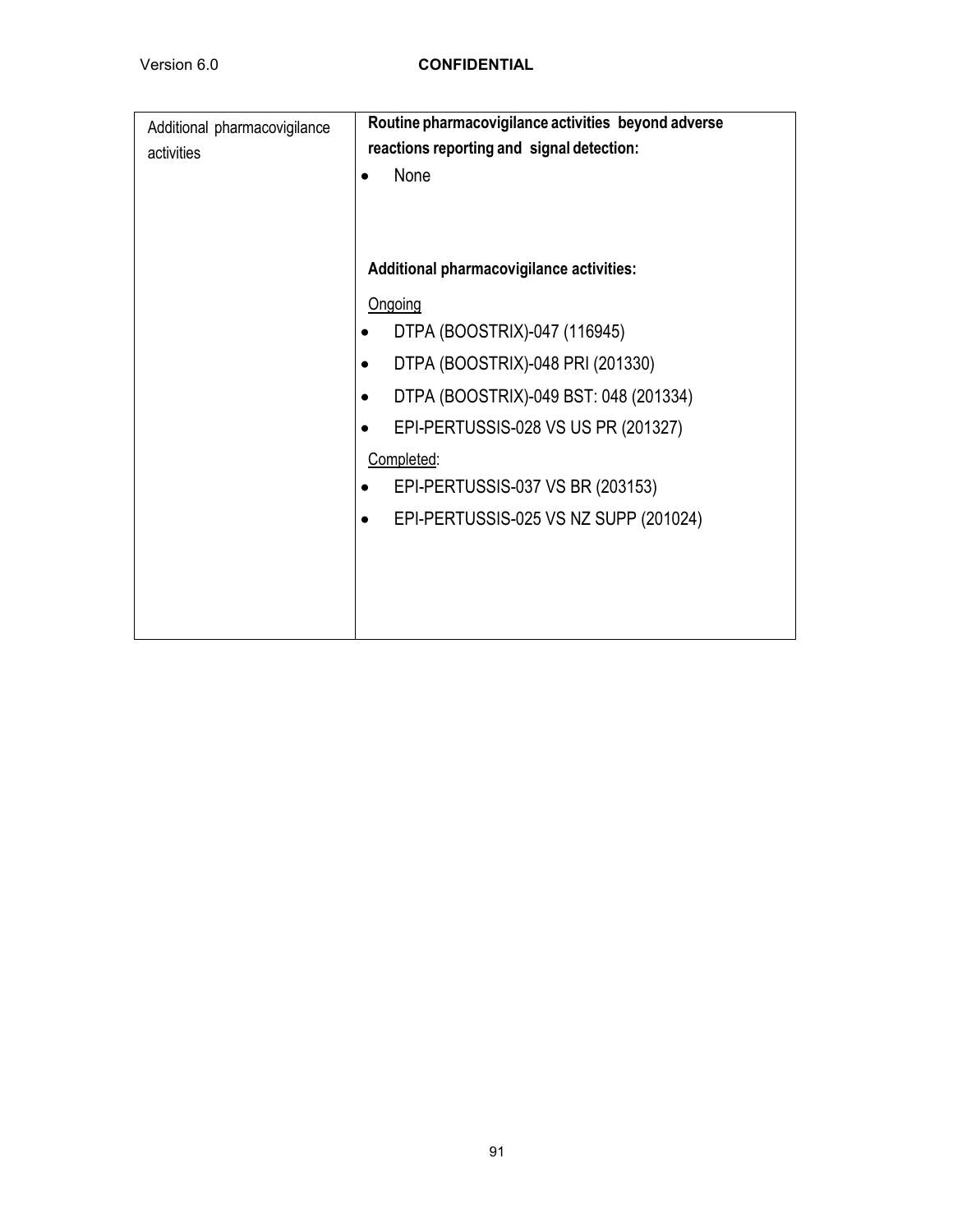| Missing information: Tdap waning of immunity     |                                                                                                                                                                                                                                                                                                                                                                                                                                                                                                                                                                                                                                                                                                                                                                                                                                                                                                                                                                                                                                                                                                                                                                                               |  |  |  |
|--------------------------------------------------|-----------------------------------------------------------------------------------------------------------------------------------------------------------------------------------------------------------------------------------------------------------------------------------------------------------------------------------------------------------------------------------------------------------------------------------------------------------------------------------------------------------------------------------------------------------------------------------------------------------------------------------------------------------------------------------------------------------------------------------------------------------------------------------------------------------------------------------------------------------------------------------------------------------------------------------------------------------------------------------------------------------------------------------------------------------------------------------------------------------------------------------------------------------------------------------------------|--|--|--|
| Evidence for linking the risk to<br>the medicine | Recently a resurgence of pertussis has been observed in various<br>countries, including those considered to achieve a high coverage of<br>Tdap and full antigen content-DTPa. This has included children<br>less than one year of age, who are at highest risk of mortality and<br>sequelae from pertussis. Whilst previously adolescents and adults<br>rarely presented with pertussis, cases in this age group are also<br>now increasingly being detected suggesting an epidemiological<br>shift towards these older ages, especially in United States, Europe<br>and Australia [ACIP, 2013; CDC, 2013]. Waning of immunity by<br>acellular pertussis vaccines has been proposed as a potential<br>explanatory factor for these outbreaks. Large observational studies<br>have demonstrated that Tdap protection wanes within 2-4 years in<br>adolescents [Acosta, 2015] and does not protect against outbreaks.<br>Furthermore, conclusions from systematic reviews show that the<br>short-term protective effect against WHO-defined pertussis in<br>young children was lower for currently available acellular pertussis<br>vaccines than whole cell pertussis vaccines [Fulton, 2016]. |  |  |  |
| Risk factors and risk groups                     | The waning of immunity could lead to an increase of susceptible<br>individuals and favor the occurrence of pertussis outbreaks,<br>therefore increasing the burden of disease by both morbidity and<br>mortality increase.                                                                                                                                                                                                                                                                                                                                                                                                                                                                                                                                                                                                                                                                                                                                                                                                                                                                                                                                                                    |  |  |  |
| <b>Risk minimisation measures</b>                | Routine risk minimisation measures:                                                                                                                                                                                                                                                                                                                                                                                                                                                                                                                                                                                                                                                                                                                                                                                                                                                                                                                                                                                                                                                                                                                                                           |  |  |  |
|                                                  | Section 4.4 'Special warnings and precautions for use' of the EU<br>SmPC states: "As with any vaccine, a protective immune response<br>may not be elicited in all vaccinees"<br>Section 4.2 "posology" of the EU SmPC:                                                                                                                                                                                                                                                                                                                                                                                                                                                                                                                                                                                                                                                                                                                                                                                                                                                                                                                                                                        |  |  |  |
|                                                  | "Repeat vaccination against diphtheria, tetanus and<br>pertussis should be performed at intervals as per<br>official recommendations (generally 10 years)".                                                                                                                                                                                                                                                                                                                                                                                                                                                                                                                                                                                                                                                                                                                                                                                                                                                                                                                                                                                                                                   |  |  |  |
|                                                  | <b>Additional risk minimisation measures:</b>                                                                                                                                                                                                                                                                                                                                                                                                                                                                                                                                                                                                                                                                                                                                                                                                                                                                                                                                                                                                                                                                                                                                                 |  |  |  |
|                                                  | Not required at this moment                                                                                                                                                                                                                                                                                                                                                                                                                                                                                                                                                                                                                                                                                                                                                                                                                                                                                                                                                                                                                                                                                                                                                                   |  |  |  |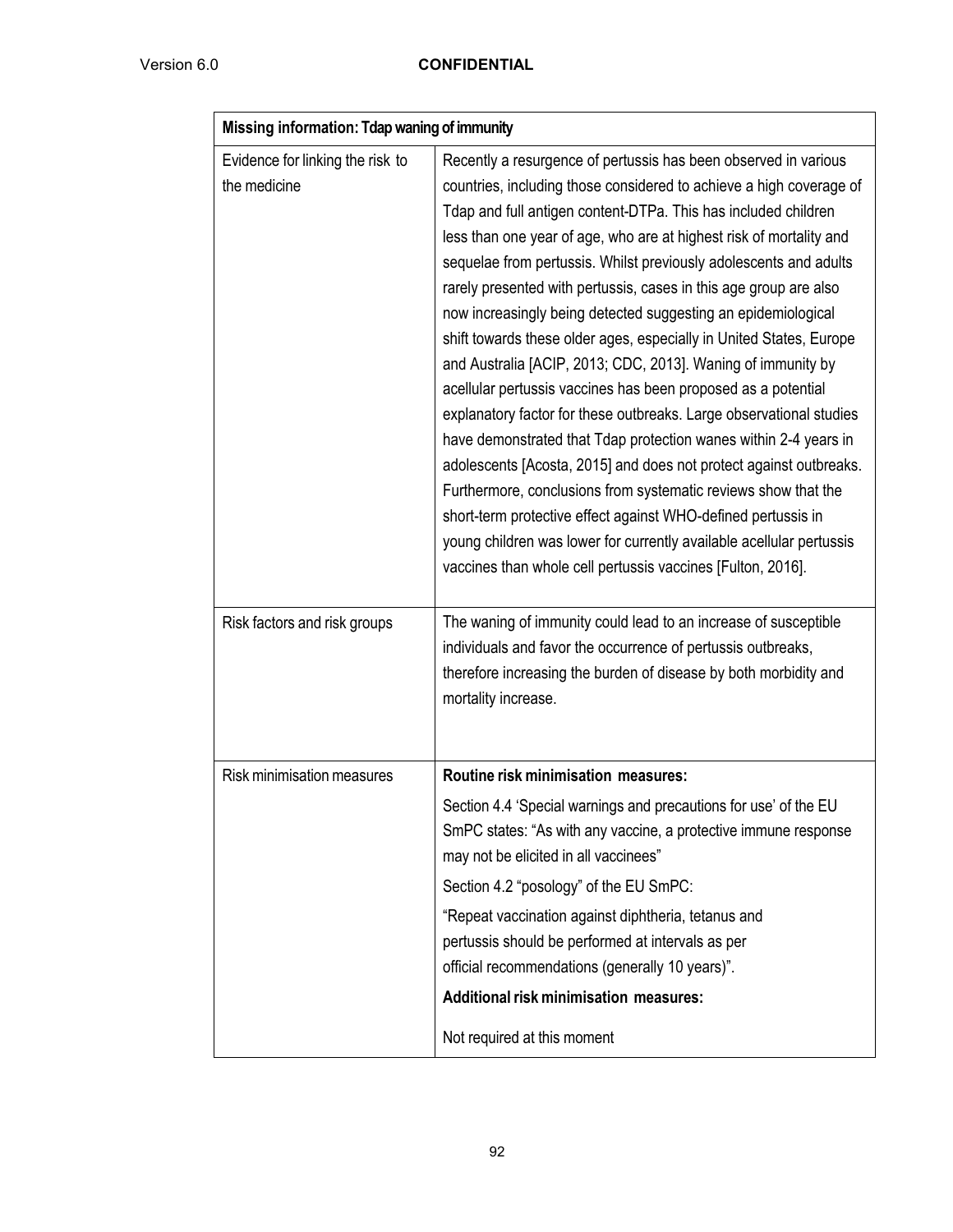| Additional pharmacovigilance<br>activities | Routine pharmacovigilance activities beyond adverse<br>reactions reporting and signal detection:<br>Targeted follow up questionnaire for vaccination failure / lack of<br>efficacy in DTP vaccines |
|--------------------------------------------|----------------------------------------------------------------------------------------------------------------------------------------------------------------------------------------------------|
|                                            | Additional pharmacovigilance activities:<br><b>None</b><br>See section II.C of this summary for an overview of the post-<br>authorisation development plan.                                        |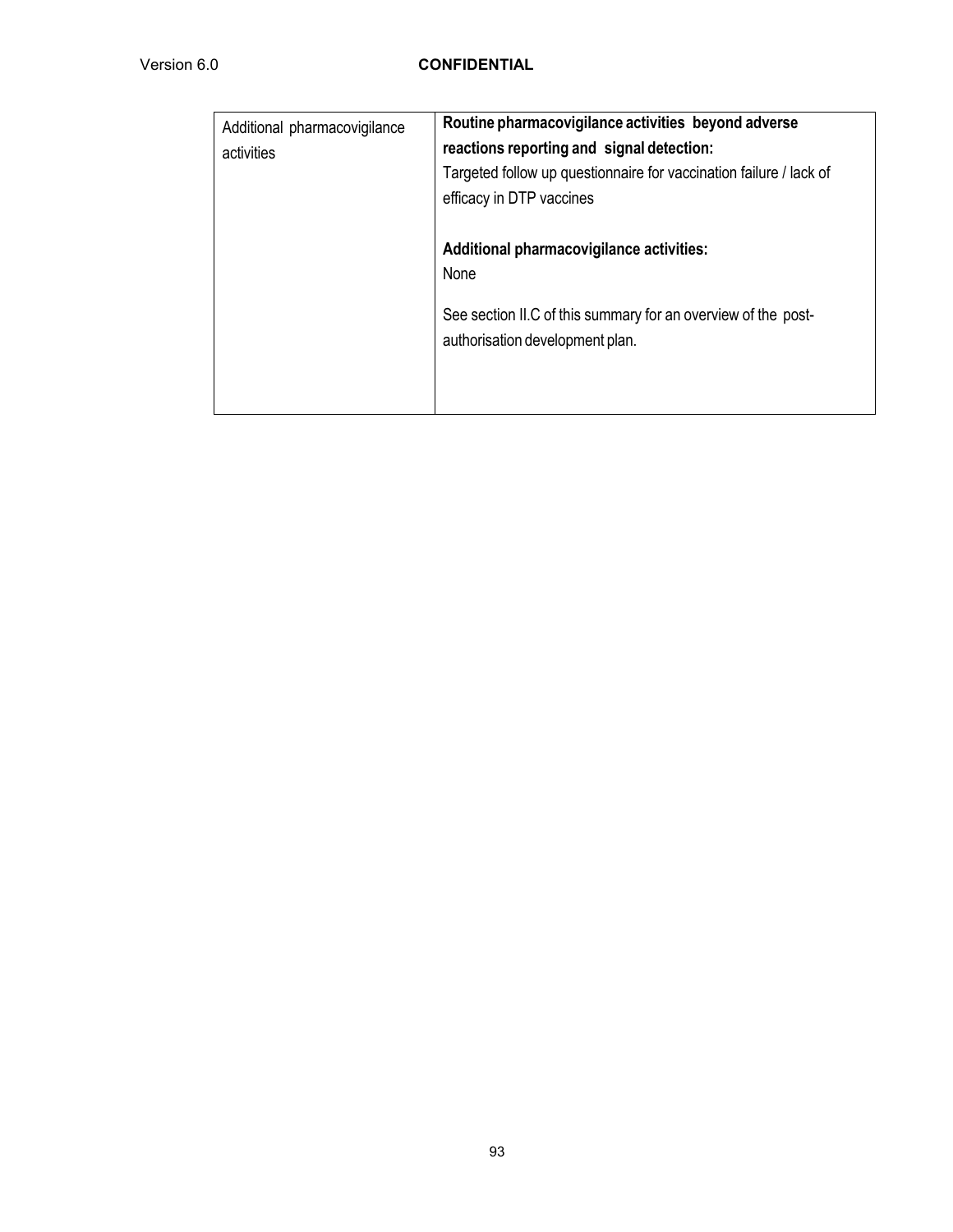## **II.C Post-authorisation development plan**

### **II.C.1 Studies which are conditions of the marketing authorisation**

There are no studies which are conditions of the marketing authorisation or specific obligation of *Boostrix*.

### **II.C.2 Other studies in post-authorisation development plan**

| <b>Study/Activity</b><br>study<br>(including<br>number) | <b>Objectives</b>                                                                                                                                                                                                                                                                                                               | <b>Safety</b><br>concerns/efficacy<br>issue addressed     | <b>Status</b> | Planned date for<br>submission<br>οf<br>(interim and) final<br>study results |
|---------------------------------------------------------|---------------------------------------------------------------------------------------------------------------------------------------------------------------------------------------------------------------------------------------------------------------------------------------------------------------------------------|-----------------------------------------------------------|---------------|------------------------------------------------------------------------------|
| <b>DTPA</b><br>(BOOSTRIX)-<br>047] (116945)             | A Phase IV,<br>observer-blind,<br>randomised,<br>cross-over,<br>placebo-<br>controlled,<br>multicentre<br>study to assess<br>the<br>immunogenicity<br>and safety of a<br>single dose of<br><i>Boostrix</i> in<br>pregnant women                                                                                                 | Tdap use in<br>pregnant women<br>(missing<br>information) | Active        | Forecast dates as<br>regards the Final<br>report Submission:<br>Q4 2019      |
| <b>DTPA</b><br>(BOOSTRIX)-<br>048 PRI<br>(201330)       | A phase IV,<br>open-label, non-<br>randomised,<br>multicentre<br>study to assess<br>the<br>immunogenicity<br>and safety of<br>Infanrix hexa<br>administered as<br>primary<br>vaccination in<br>healthy infants<br>born to mothers<br>vaccinated with<br><b>Boostrix</b> during<br>pregnancy or<br>immediately<br>post-delivery. | <b>Blunting</b><br>(potential risk)                       | Active        | Forecast dates as<br>regards the Final<br>report Submission:<br>Q4 2019      |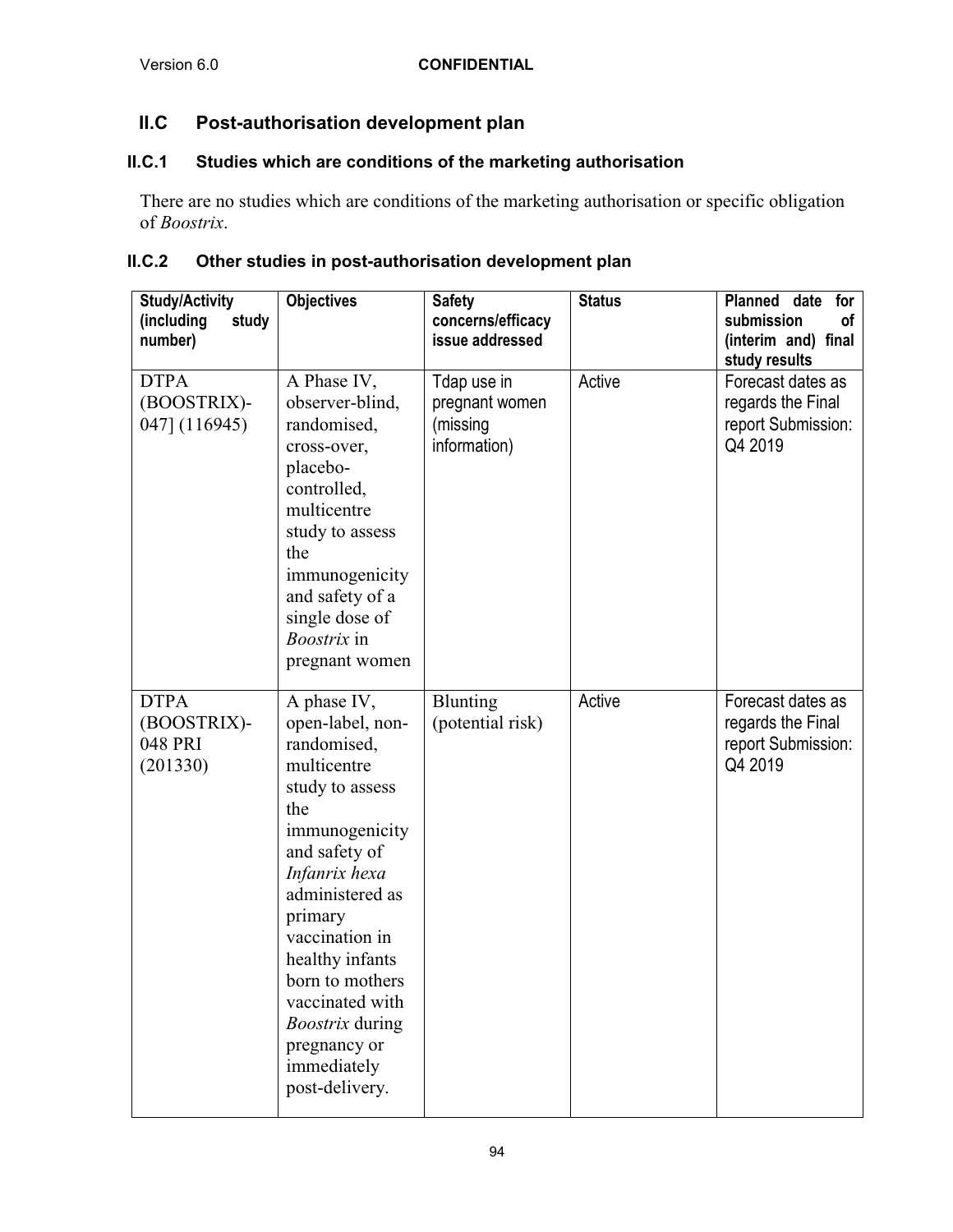| <b>DTPA</b><br>(BOOSTRIX)-<br>049 BST: 048<br>(201334)                                                                           | A phase IV,<br>open-label, non-<br>randomised,<br>multicentre<br>study to assess<br>the<br>immunogenicity<br>and safety of a<br>booster dose of<br>Infanrix hexa in<br>healthy infants<br>born to mothers<br>vaccinated with<br><i>Boostrix</i> during<br>pregnancy or<br>immediately<br>post-delivery. | Blunting<br>(potential risk)                              | Active    | Forecast dates as<br>regards the Final<br>report Submission:<br>Q3 2020                                              |
|----------------------------------------------------------------------------------------------------------------------------------|---------------------------------------------------------------------------------------------------------------------------------------------------------------------------------------------------------------------------------------------------------------------------------------------------------|-----------------------------------------------------------|-----------|----------------------------------------------------------------------------------------------------------------------|
| EPI-<br>PERTUSSIS-<br>028 VS US PR<br>also referred as<br>the Boostrix US<br>pregnancy<br>Registry.                              | A prospective,<br>exploratory,<br>cohort study to<br>detect and<br>describe any<br>abnormal<br>pregnancy<br>outcomes in<br>women<br>intentionally or<br>unintentionally<br>vaccinated with<br><i>Boostrix</i> during<br>pregnancy or<br>within 28 days<br>preceding<br>conception.                      | Tdap use in<br>pregnant women<br>(missing<br>information) | Active    | Final report<br>expected in Q3<br>2020, Latest<br>interim report<br>(DLP: 2 August<br>2017) available in<br>Annex 7. |
| EPI-<br>PERTUSSIS-<br>025 VS NZ<br>SUPP (201024)<br>also referred as<br>the Pertussis in<br>Pregnancy<br>Safety (PIPS)<br>study. | A three-<br>component<br>observational<br>study that<br>collected data<br>prospectively<br>(study component<br>2 and study<br>component 3) and<br>retrospectively<br>(study component                                                                                                                   | Tdap use in<br>pregnant women<br>(missing<br>information) | Completed | Q2 2018                                                                                                              |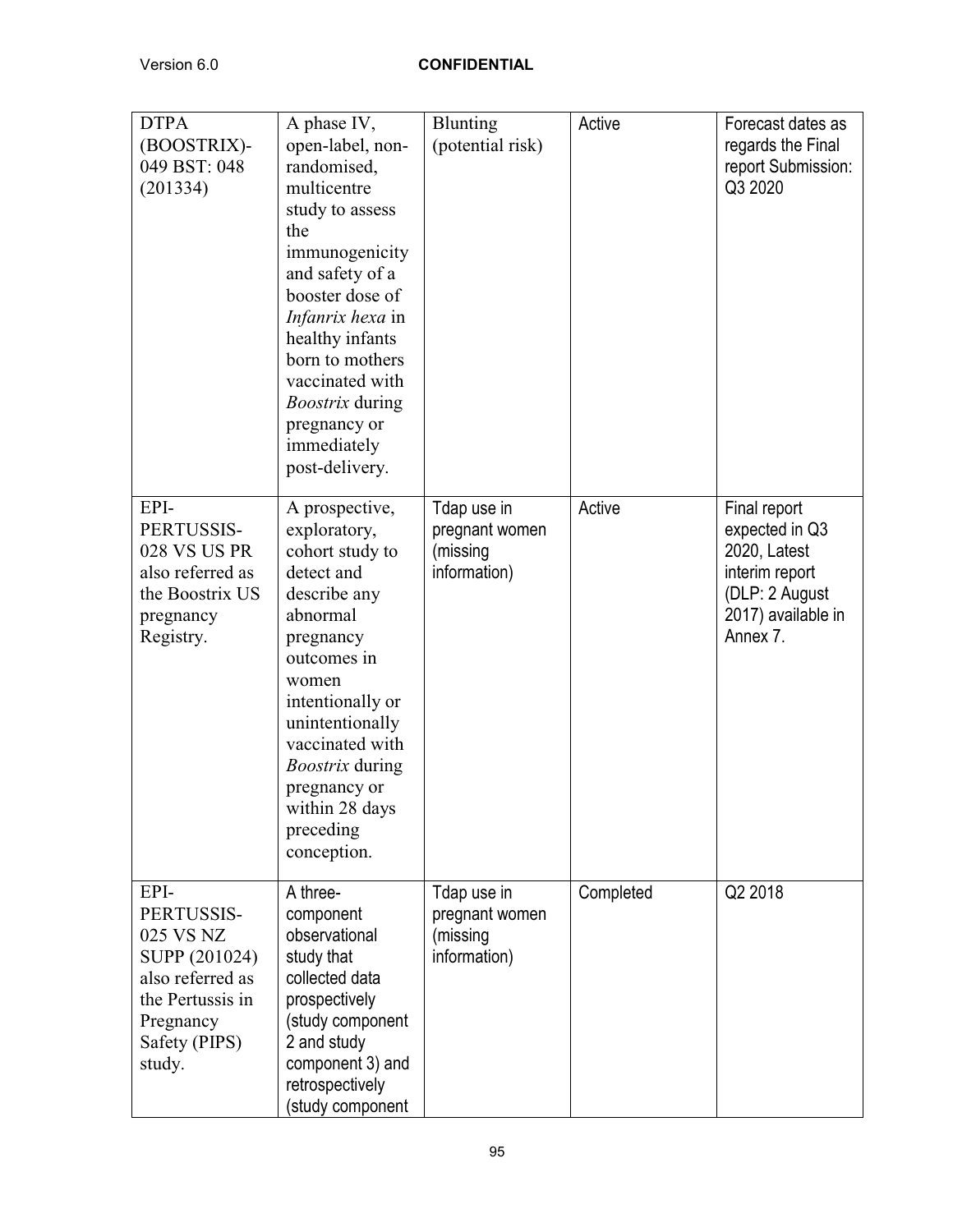|                                             | 1) to assess the<br>safety profile of<br>Boostrix when<br>used during a<br>maternal<br>immunisation<br>program funded by<br>the New Zealand<br>Ministry of Health.                                                                |                                                           |           |         |
|---------------------------------------------|-----------------------------------------------------------------------------------------------------------------------------------------------------------------------------------------------------------------------------------|-----------------------------------------------------------|-----------|---------|
| EPI-<br>PERTUSSIS-<br>037 VS BR<br>(203153) | A post-<br>marketing,<br>observational,<br>retrospective,<br>cohort study to<br>assess the safety<br>of Refortrix<br>(Tdap) when<br>administered<br>during<br>pregnancy in a<br>maternal<br>immunization<br>program in<br>Brazil. | Tdap use in<br>pregnant women<br>(missing<br>information) | Completed | Q2 2018 |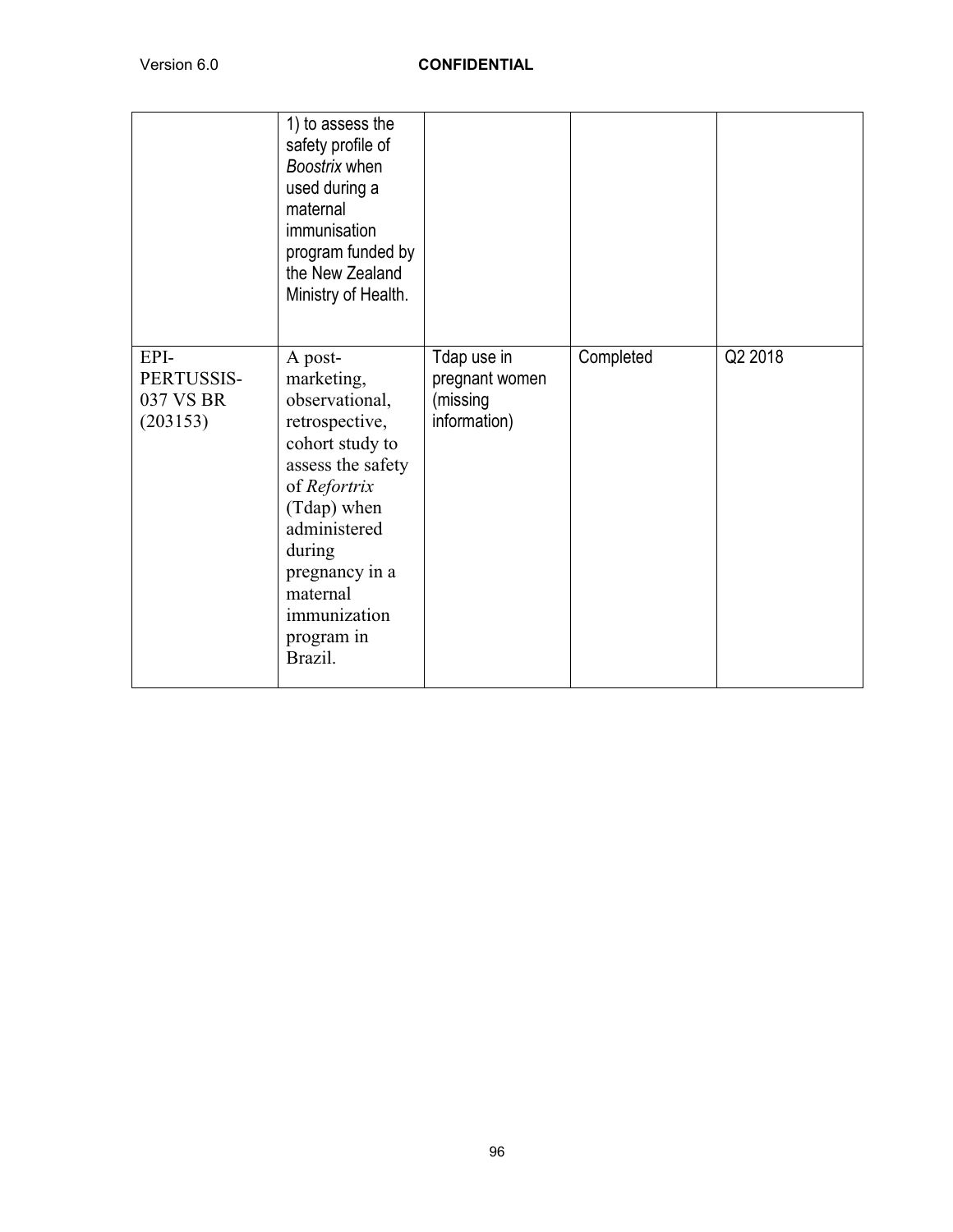# **REFERENCES**

Abu Raya B, Bamberger E, Almog M, Peri R, Srugo I, Kessel A. Immunization of pregnant women against pertussis: the effect of timing on antibody avidity. Vaccine. 2015 Apr 15;33(16):1948-52.

Abu Raya B, Srugo I, Kessel A, Peterman M, Bader D, Gonen R, Bamberger E. The effect of timing of maternal tetanus, diphtheria, and acellular pertussis (Tdap) immunization during pregnancy on newborn pertussis antibody levels - a prospective study. Vaccine. 2014 Oct 7;32(44):5787-93.

Abu Raya B, Srugo I, Kessel A, Peterman M, Bader D, Peri R, Ashtamker N, Gonen R, Bamberger E. The induction of breast milk pertussis specific antibodies following gestational tetanus-diphtheria-acellular pertussis vaccination. Vaccine. 2014b Sep 29;32(43):5632-7.

Advisory Committee on Immunization Practices (ACIP). 2012. Updated recommendations for use of tetanus toxoid, reduced diphtheria toxoid, and acellular pertussis vaccine (Tdap) in pregnant women--Advisory Committee on Immunization Practices (ACIP), 2012. MMWR Morb Mortal Wkly Rep. 2013 Feb 22;62(7):131-5. Website : .cdc.gov/vaccines/acip/meetings/downloads/min-archive/min-feb13.pdf (accessed on 28th of

August 2013)

Advisory Committee on Immunization Practices (ACIP), Meeting of the Centers for Disease Control and Prevention (CDC). June 19-20, 2013. Website .cdc.gov/vaccines/acip/meetings/meetings-info.html (accessed on 28 of August 2013). Website .cdc.gov/vaccines/acip/meetings/slides-jun-2013.html (accessed on 28th of August 2013)

Acosta AM, DeBolt C, Tasslimi A, Lewis M, Stewart LK, Misegades LK, Messonnier NE, Clark TA, Martin SW, Patel M. Tdap vaccine effectiveness in adolescents during the 2012 Washington state pertussis epidemic. Pediatrics. 2015; 135(6): 981-9.

Advisory Committee on Immunization Practices (ACIP). ACIP recommends adolescent vaccination for tetanus, diphtheria and pertussis vaccine. CDC, Atlanta, GA; 2005.website .cdc.gov/nip/pr/pr\_tdap\_jun2005.htm.

American College of Obstetricians and Gynecologists (ACOG). Update on immunization and pregnancy: tetanus, diphtheria, and pertussis vaccination. Committee Opinion No. 718. American College of Obstetricians and Gynecologists. Obstet Gynecol 2017;130:e153–7. Website: 'internet site'.acog.org/Resources-And-Publications/Committee-Opinions/Committee-on-Obstetric-Practice/Update-on-Immunization-and-Pregnancy-Tetanus-Diphtheria-and-Pertussis-Vaccination. Accessed 17 April 2018

Amirthalingam G, Andrews N, Campbell H, Ribeiro S, Kara E, Donegan K, Fry NK, Miller E, Ramsay M. Effectiveness of maternal pertussis vaccination in England: an observational study. Lancet. 2014 Oct 25;384(9953):1521-8.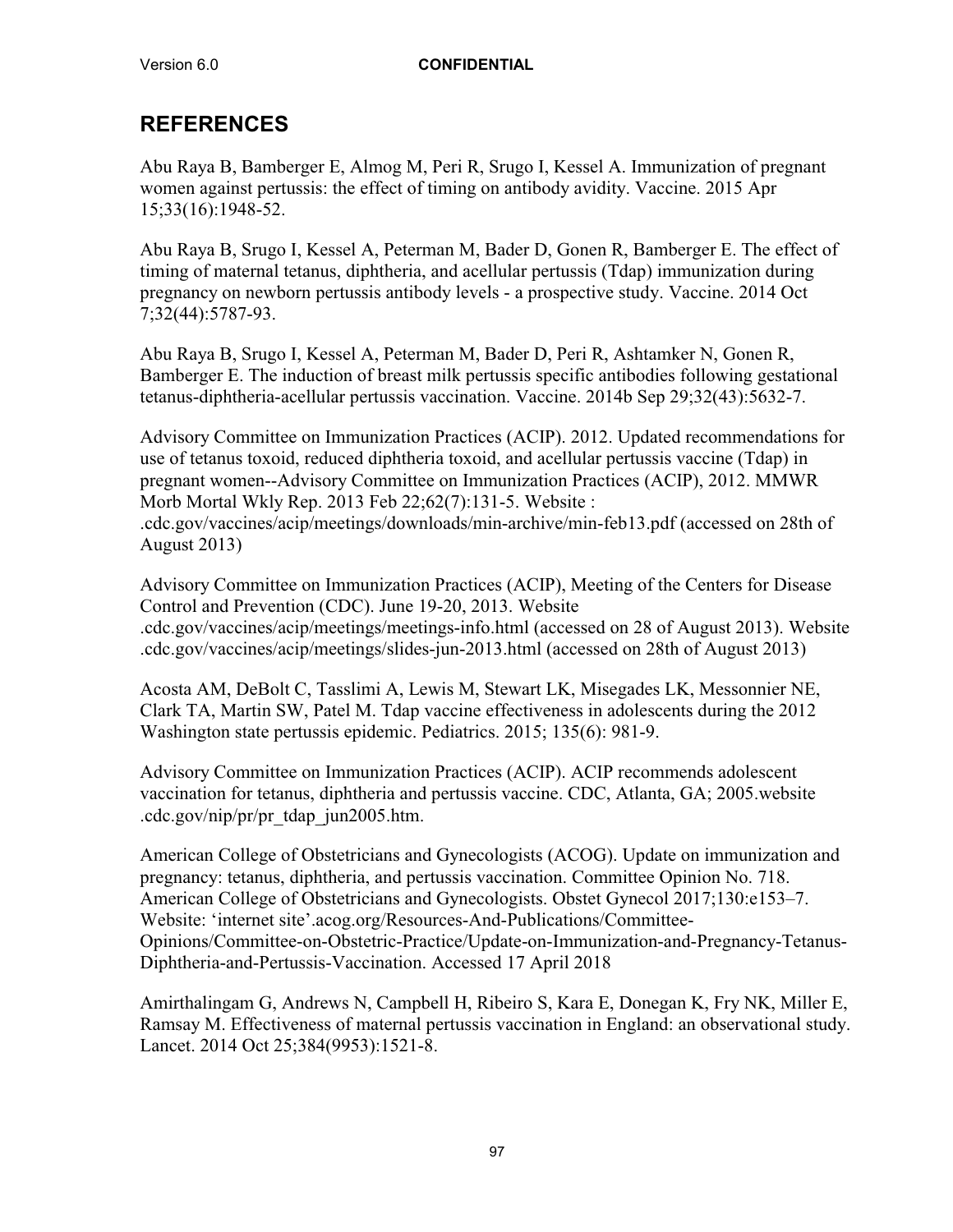Amirthalingam G, Campbell H, Ribeiro S, Fry NK, Ramsay M, Miller E, Andrews N. Sustained Effectiveness of the Maternal Pertussis Immunization Program in England 3 Years Following Introduction. Clin Infect Dis. 2016 Dec 1;63(suppl 4):S236-S243.

Anderson RM, May RM. Immunisation and herd immunity. Lancet 1990;335(8690):641–645

Anpassung der Impfempfehlung gegen Pertussis 2013 (AIP). Available at: 'internet site' ://bag.admin.ch/dam/bag/de/dokumente/mt/infektionskrankheiten/keuchhusten/bag-bulletinanpass-impf-empf-pertussis-jugend-saeug-schwanger.pdf.download.pdf/jugend-schwang-etcd.pdf (accessed Nov 2016)

Augustynowicz, Ewa, Lutynska, Anna, Piotrowska, Anna, Paradowska- Stankiewicz, Iwona. The safety and effectiveness of vaccination against influenza and pertussis in pregnant women. Przeglad epidemiologiczny 2017 Jan 1: 71(1): 55-67

Australian Technical Advisory Group on Immunisation (ATAGI). In: The Australian Immunisation Handbook 10th edn. 'internet site'.immunise.health.gov.au/internet/immunise/publishing.nsf/Content/Handbook10 home~handbook10part4~handbook10-4-12. Accessed July 2015

Barret AS, Ryan A, Breslin A, et al. Pertussis outbreak in northwest Ireland, January - June 2010. Euro Surveill 2010;15(35):pii=19654.

Baxter R, Bartlett J, Fireman B, Lewis E, Klein NP. Effectiveness of Vaccination During Pregnancy to Prevent Infant Pertussis. Pediatrics. 2017 May;139(5). pii: e20164091.

Bellido-Blasco J, Guiral-Rodrigo S, Míguez-Santiyán A, Salazar-Cifre A, González-Morán F. A case-control study to assess the effectiveness of pertussis vaccination during pregnancy on newborns, Valencian community, Spain, 1 March 2015 to 29 February 2016. Euro Surveill. 2017 Jun 1;22(22). pii: 30545.

Bento AI, King AA, Rohani P. Maternal pertussis immunisation: clinical gains and epidemiological legacy. Euro Surveill. 2017 Apr 13;22(15). pii: 30510. doi:10.2807/1560- 7917.ES.2017.22.15.30510.

Berenson AB, Hirth JM, Rahman M, Laz TH, Rupp RE, Sarpong KO. Maternal and infant outcomes among women vaccinated against pertussis during pregnancy. HumVaccin Immunother. 2016 Mar 22:1-7.

Bethell DB, Hien TT. Chapter 7.11.1: Diphtheria. In: Warrell DA, Cox TM, Firth JD, eds. Oxford Textbook of Medicine. 5th edn. Oxford: Oxford University Press; 2010:453–456.

Bisgard KM, Pascual FB, Ehresmann KR, et al. Infant pertussis: who was the source? Pediatr Infect Dis J 2004;23(11):985–989.

Bleck. TP. Clostridium tetani (Tetanus). In: Mandell GL, Bennett JE, Dolin R, eds. Principles and Practice of Infectious Diseases. 6th edn. Philadelphia: Elsevier Churchill Livingstone; 2005:2817–2822.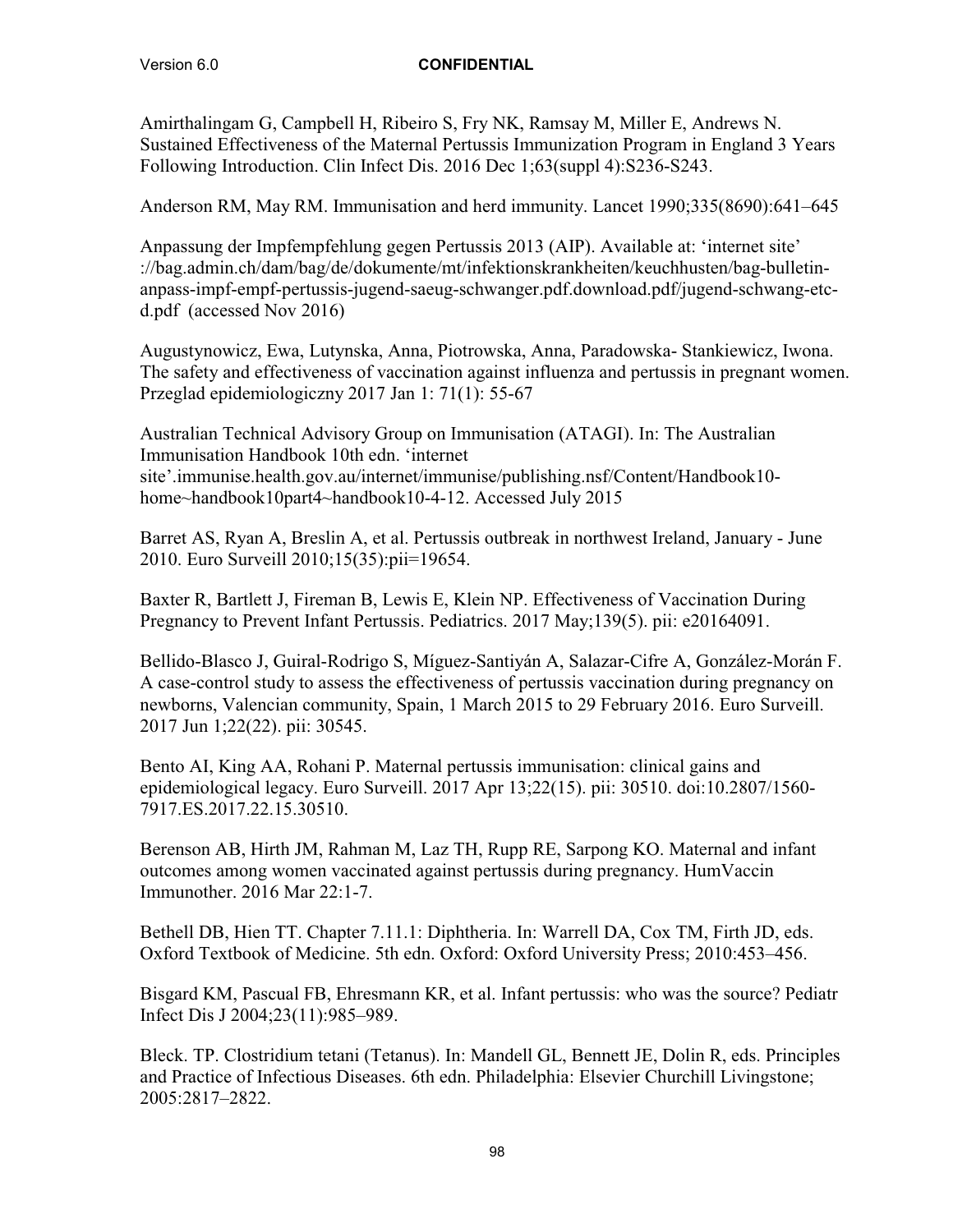Bolotin S, Harvill ET, Crowcroft NS. What to do about pertussis vaccines? Linking what we know about pertussis vaccine effectiveness, immunology and disease transmission to create a better vaccine. Pathog Dis. 2015. Nov;73(8):ftv057.California Department of Public Health

Briere EC, Pondo T, Schmidt M, Skoff T, Shang N, Naleway A, Martin S, Jackson ML. Assessment of Tdap Vaccination Effectiveness in Adolescents in Integrated Health-Care Systems. J Adolesc Health. 2018 Mar 15. pii: S1054-139X(18)30005-3.doi: 10.1016/j.jadohealth.2017.12.011

Caboré R.N. , Maertens K. , Dobly A. , Leuridan E. , Van Damme P. , Huygen K. Influence of maternal vaccination against diphtheria, tetanus, and pertussis on the avidity of infant antibody responses to a pertussis containing vaccine in Belgium.

Cabrera-Maqueda JM, Ester BGA, Clares RH, Luna FR, Ana MO, Lallana JM, Fernandez JM. Optic neuritis during pregnancy following TDPA vaccination: Report of two cases. Neurology 2017b: 88 (16):

Cabrera-Maqueda JM, Hernández-Clares R, Baidez-Guerrero AE, Pío-Rendón JIB, Fernández JJM. Optic neuritis in pregnancy after Tdap vaccination: Report of two cases. Clin Neurol Neurosurg. 2017a Sep;160:116-118.

Calvert, Anna, Jones, Christine E.. Placental transfer of antibody and its relationship to vaccination in pregnancy. Current Opinion in Infectious Diseases 2017 Jan 1: 30(3): 268-273 Carlifornia Department of Health (CDPH). Pertussis Report. August 10, 2011. 2011. 'internet site'.cdph.ca.gov/programs/immunize/Documents/PertussisReport2011-08-10.pdf. Accessed 7 February 2013

Celentano LP, Massari M, Paramatti D, et al.; EUVAC-NET Group. Resurgence of pertussis in Europe. Pediatr Infect Dis J 2005;24 (9):761–765.

Centers for Disease Control and Prevention (CDC). Chapter 6: Diphtheria. In: Atkinson W, Wolfe S, Hamborsky J, eds. Epidemiology and Prevention of Vaccine-Preventable Diseases [Pink Book]. 12th edn. Washington, DC: Public Health Foundation; 2012a:75–86. Website .cdc.gov/vaccines/pubs/pinkbook/downloads/dip.pdf. Accessed February 2013.

Centers for Disease Control and Prevention (CDC). Chapter 15: Pertussis. In: Atkinson W, Wolfe S, Hamborsky J, eds. Epidemiology and Prevention of Vaccine-Preventable Diseases [Pink Book]. 12th edn. Washington, DC: Public Health Foundation; 2012b:215–232. Website.cdc.gov/vaccines/pubs/pinkbook/downloads/pert.pdf. Accessed February 2013.

Centers for Disease Control and Prevention (CDC). Chapter 20: Tetanus. In: Atkinson W, Wolfe S, Hamborsky J, eds. Epidemiology and Prevention of Vaccine-Preventable Diseases [Pink Book]. 12th edn. Washington, DC: Public Health Foundation; 2012c:291–300. Website.cdc.gov/vaccines/pubs/pinkbook/downloads/tetanus.pdf. Accessed February 2013.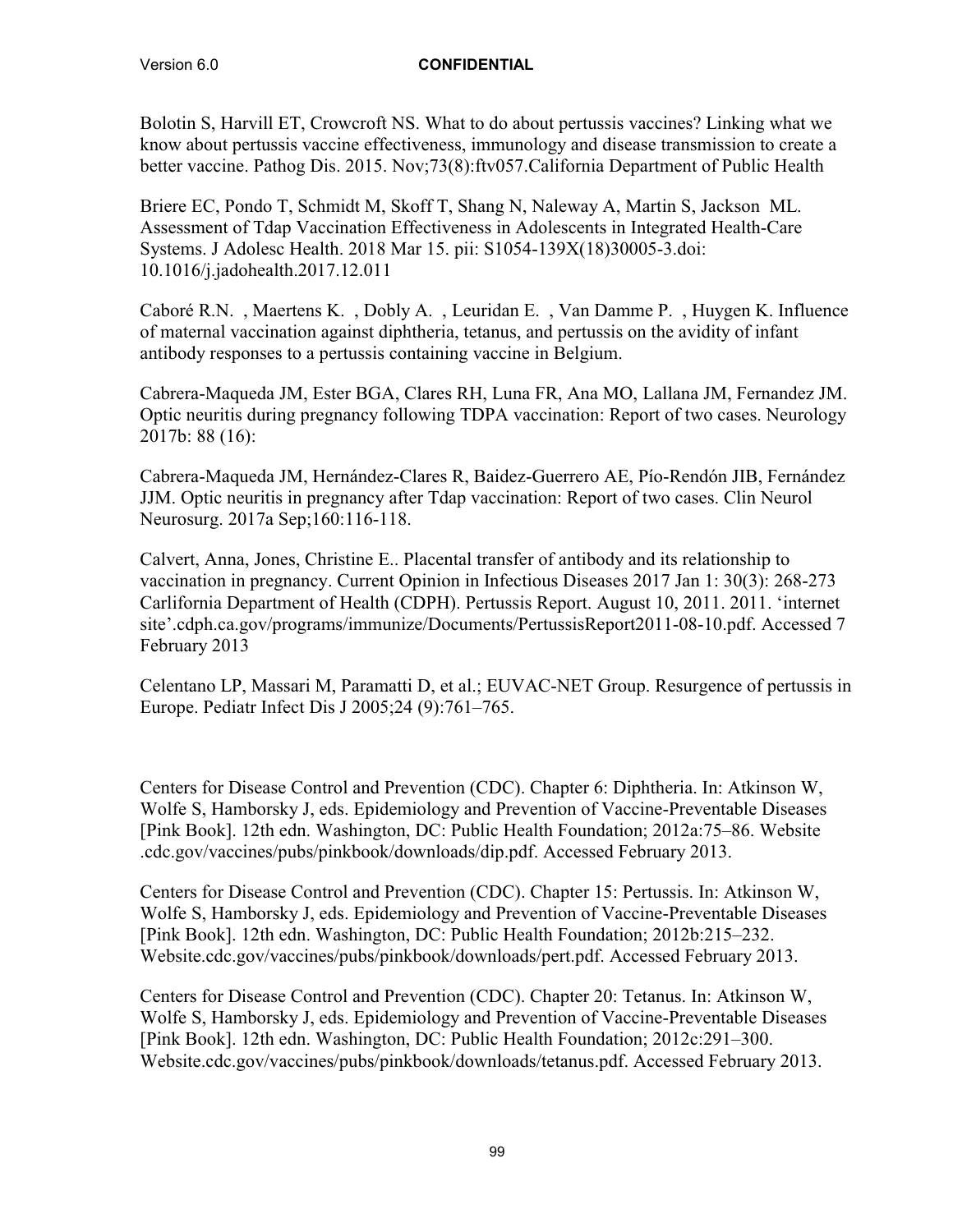Centers for Disease Control and Prevention (CDC). Pertussis treatment , 2012: source Website:.cdc.gov/pertussis/clinical/treatment.html Accessed 20 September 2013

Centers for Disease Control and Prevention (CDC). Updated recommendations for use of tetanus toxoid, reduced diphtheria toxoid and acellular pertussis vaccine (dTpa) in pregnant women and persons who have or anticipate having close contact with an infant aged 12 months - Advisory Committee on Immunization Practices (ACIP), 2011. MMWR Morb Mortal Wkly Rep. 2011 Oct 21;60(41):1424-6

Centers for Disease Control and Prevention (CDC). Updated recommendations for use of tetanus toxoid, reduced diphtheria toxoid, and acellular pertussis vaccine (dTpa) in pregnant women--Advisory Committee on Immunization Practices (ACIP), 2012. MMWR Morb Mortal Wkly Rep. 2013 Feb 22;62(7):131-5.

Centers for Disease Control and Prevention CDC. Pertussis vaccination: use of acellular pertussis vaccines among infants and young children. Recommendations of the Advisory Committee on Immunization Practices (ACIP). MMWR 1997;46(No. RR-7):1–25.

Center for Disease Control and Prevention (CDC). Updated Recommendations for Use of Tetanus Toxoid, Reduced Diphtheria Toxoid, and Acellular Pertussis Vaccine (Tdap) in Pregnant Women — ACIP, 2012. MMWR 2013;62: 131-135

Choi WS, Choi J-H, Kwon KT et al. Revised Adult Immunization Guideline Recommended by the Korean Society of Infectious Diseases, 2014. Infect Chemother 2015; 47: 68–79. DOI: 10.3947/ic.2015.47.1.68.

Choi YH, Campbell H, Amirthalingam G, van Hoek AJ, Miller E. Investigating the pertussis resurgence in England and Wales, and options for future control. BMC Med. 2016 Sep 1;14(1):121.

Clarke KEN. Review of The Epidemiology Of Diphtheria – 2000-2016. US Centers for Disease Control and Prevention. Available at: 'Internet site'://who.int/immunization/sage/meetings/2017/april/1 Final report Clarke april3.pdf.Acces sed 16 April 2018.

Dabrera G, Amirthalingam G, Andrews N, Campbell H, Ribeiro S, Kara E, et al. A casecontrol study to estimate the effectiveness of maternal pertussis vaccination in protecting newborn infants in England and Wales, 2012-2013. Clin Infect Dis 2015;60(3):333–337.

Dabrera G, et al. A case-control study to estimate the effectiveness of maternal pertussis vaccination in protecting newborn infants in England and Wales, 2012-2013, Clinical Infectious Diseases Advance Access 2014.

Datwani H, Moro PL, Harrington T, Broder KR. Chorioamnionitis following vaccination in the Vaccine Adverse Event Reporting System. Vaccine. 2015;33(27):3110-3.

de Greeff SC, Mooi FR, Westerhof A, Verbakel JM, Peeters MF, Heuvelman CJ, Notermans DW, Elvers LH, Schellekens JF, de Melker HE. Pertussis disease burden in the household: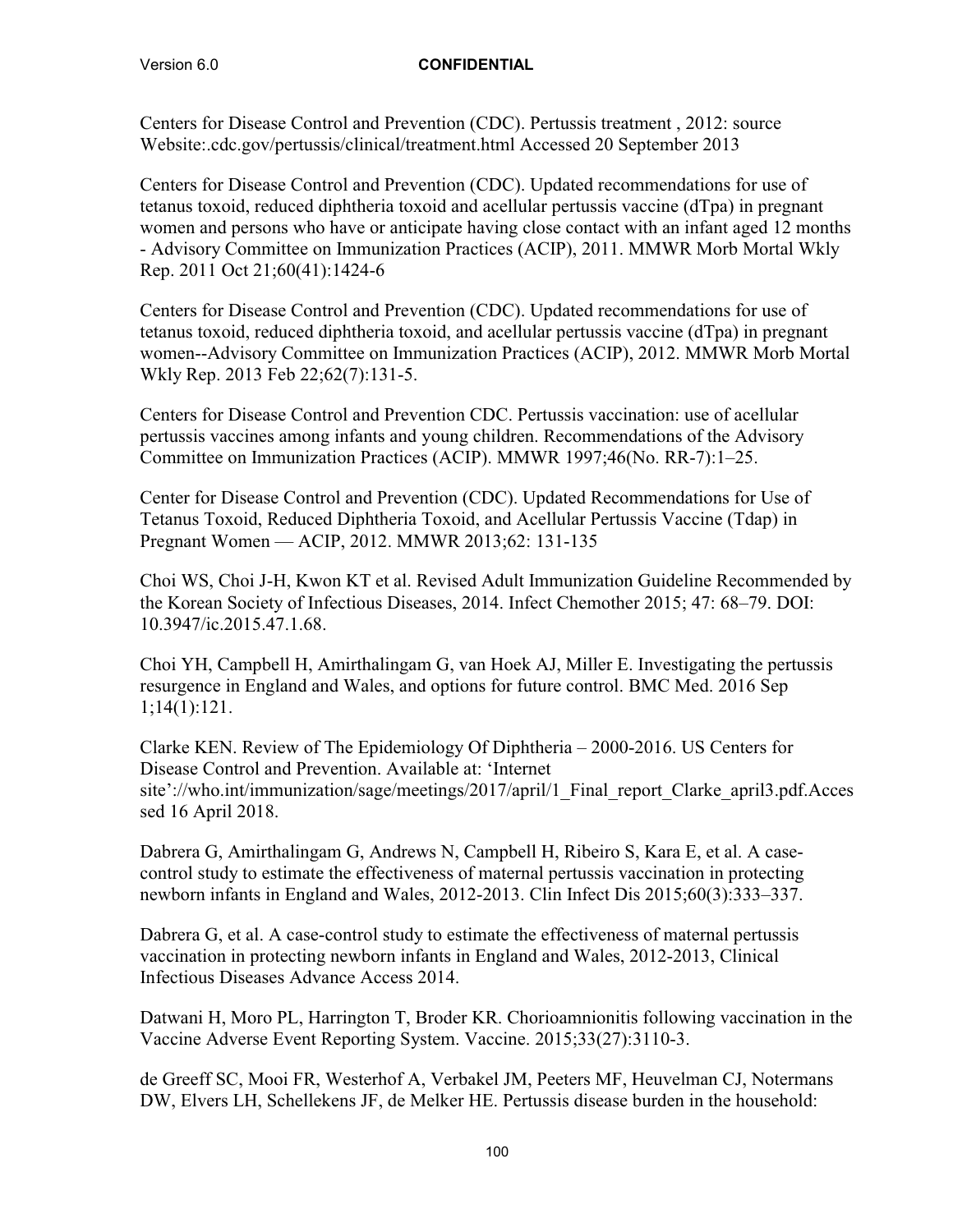how to protect young infants. Clin Infect Dis 2010; 50:1339-45; PMID:20370464; 'Internet site'://dx.doi.org/10.1086/652281

De Schutter S, Maertens K, Baerts L, De Meester I, Van Damme P, Leuridan E. Quantification of vaccine-induced antipertussis toxin secretory IgA antibodies in breast milk: comparison of different vaccination strategies in women. Pediatr Infect Dis J. 2015 Jun;34(6):e149-52.

DeSilva M, Vazquez-Benitez G, Nordin JD, Lipkind HS, Klein NP, Cheetham TC, Naleway AL, Hambidge SJ, Lee GM, Jackson ML, McCarthy NL, Kharbanda EO. Maternal Tdap vaccination and risk of infant morbidity. Vaccine. 2017 Jun 22;35(29):3655-3660.DeSilva M, Vazquez-Benitez G, Nordin JD, Lipkind HS, Romitti PA, DeStefano F, Kharbanda EO. Tdap Vaccination During Pregnancy and Microcephaly and Other Structural Birth Defects in Offspring. JAMA. 2016 Nov 1;316(17):1823-1825.

Domenech de Cellès M, Magpantay FM, King AA, Rohani P. The pertussis enigma: reconciling epidemiology, immunology and evolution. Proc Biol Sci. 2016 Jan 13;283(1822). pii: 20152309. doi: 10.1098/rspb.2015.2309. Review.

Domenech de Cellès M, Magpantay FMG, King AA, Rohani P. The impact of past vaccination coverage and immunity on pertussis resurgence. Sci Transl Med. 2018 Mar 28;10(434).

Donegan K, King B, Bryan P. Safety of pertussis vaccination in pregnant women in UK: observational study. BMJ. 2014 Jul 11;349-355.

Eberhardt CS, Blanchard-Rohner G, Lemaître B, Maternal Immunization Earlier in Pregnancy Maximizes Antibody Transfer and Expected Infant Seropositivity Against Pertussis. Clin Infect Dis. 2016;62(7):829-36.

ECDC (European Center for Disease Prevention and Control). Annual epidemiological report: Reporting on 2010 surveillance data and 2011 epidemic intelligence data, 2012. Website ecdc.europa.eu/en/publications/Publications/Annual-Epidemiological-Report-2012.pdf. Accessed April 2013.

ECDC (European Center for Disease Prevention and Control). annual Epidemiological report for 2015 - Pertussis. Wesite: ://ecdc.europa.eu/sites/portal/files/documents/AER\_for\_2015 pertussis.pdf. Accessed April 2018

ECDC (European Center for Disease Prevention and Control). Vaccination Schedules. Available at: 'internet site'://vaccine-schedule.ecdc.europa.eu/Pages/Scheduler.aspx (accessed Oct 2017)

Edwards KM, Decker MD. Pertussis vaccines. In: Plotkin SL, Orenstein WA, Offit PA, eds. Vaccines. 5th edn. Philadelphia: Saunders Elsevier; 2008:467–517.

El Salvador, Ministry of Health (ESMoH). Immunization program 2016. Available at: 'internet site'://salud.gob.sv/esquema-nacional-de-vacunacion-el-salvador-2016/ (accessed Oct 2017)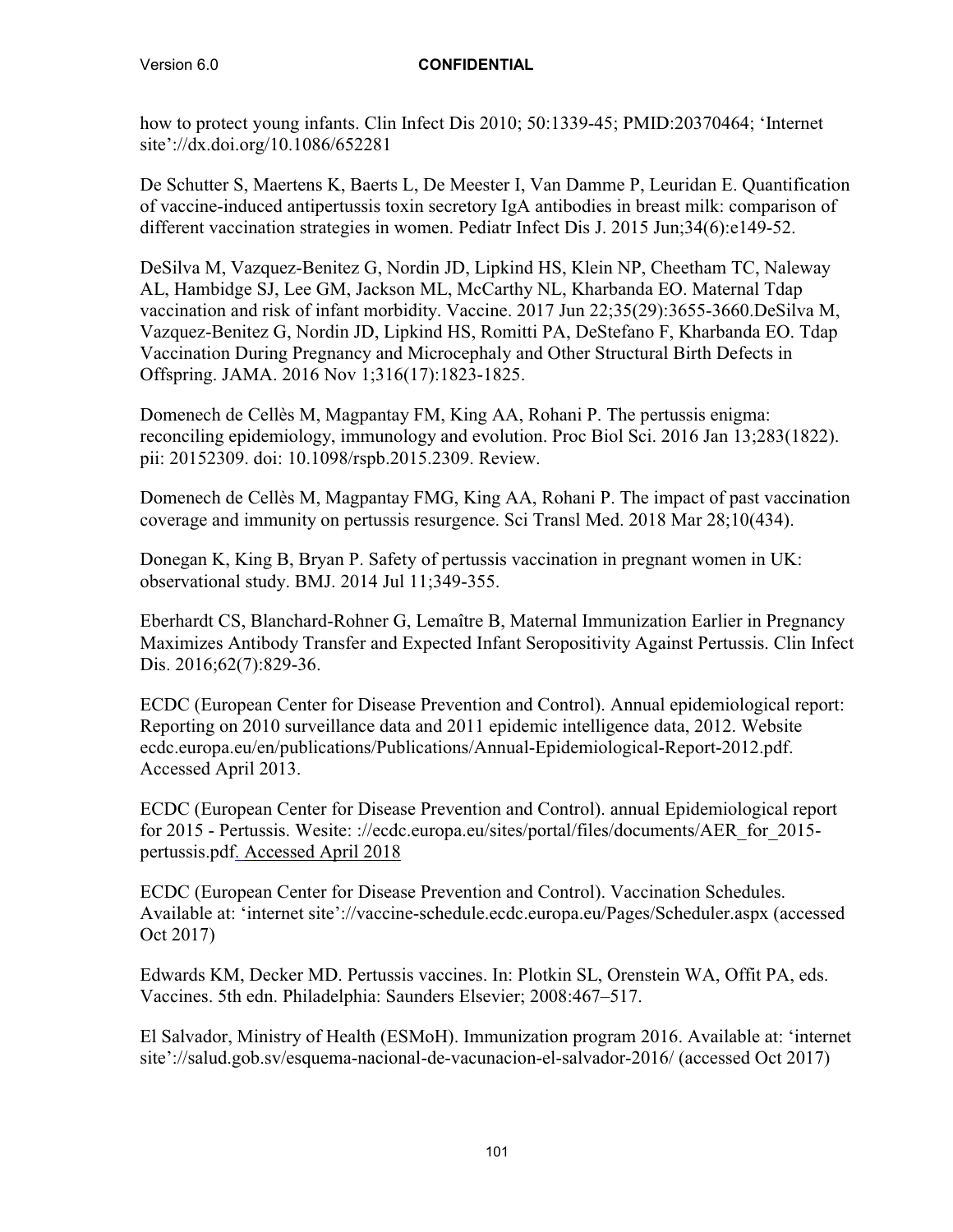European surveillance network for vaccine-preventable diseases (EUVAC.NET). Pertussis surveillance report 2008. 2010. Website .euvac.net/graphics/euvac/pdf/pertussis 2008.pdf. Accessed February 2013.

European surveillance network for vaccine-preventable diseases (EUVAC.NET). Pertussis surveillance annual report 2009. 21 January 2011a. website .euvac.net/graphics/euvac/pdf/pertussis\_2009.pdf. Accessed February 2013.

European surveillance network for vaccine-preventable diseases (EUVAC.NET). Pertussis surveillance report 2010. 2011b. website .euvac.net/graphics/euvac/pdf/pertussis 2010.pdf. Accessed February 2013.

Fine PE. Herd immunity: history, theory, practice. Epidemiol Rev 1993;15 (2):265–302.

Fishman DN, Tang P, Hauck T, Richardson S, Drews SJ, Low DE, Jamieson F. Pertussis resurgence in Toronto, Canada: a population-based study including test-incidence feedback modeling. BMC Public Health. 2011 Sep 7;11:694.

Fulton TR, Phadke VK, Orenstein WA, Hinman AR, Johnson WD, Omer SB. Protective Effect of Contemporary Pertussis Vaccines: A Systematic Review and Meta-analysis. Clin Infect Dis. 2016;62(9):1100-10.

Furuta, Marie, Sin, Jacqueline, Ng, Edmond S.W., Wang, Kay. Efficacy and safety of pertussis vaccination for pregnant women - a systematic review of randomised controlled trials and observational studies. BMC Pregnancy and Childbirth 2017 Nov 22: 17(1)

Gall SA, Myers J, Pichichero M. Maternal immunization with tetanus-diphtheria pertussis vaccine: effect on maternal and neonatal serum antibody levels. Am J Obstet Gynecol. 2011; 204:334.e1–334.e5.

Gkentzi D, Katsakiori P, Marangos M, Hsia Y, Amirthalingam G, Heath PT, Ladhani S. Maternal vaccination against pertussis: a systematic review of the recent literature. Arch Dis Child Fetal Neonatal Ed. 2017 Sep;102(5):F456-F463. doi: 10.1136/archdischild-2016-312341. Epub 2017 May 3. Review.

Golaz A, Hardy IR, Strebel P, et al. Epidemic diphtheria in the Newly Independent States of the Former Soviet Union: implications for diphtheria control in the United States. J Infect Dis 2000;181 (Suppl 1):S237–S243.

Greco D, Salmaso S, Mastrantonio P, et al. A controlled trial of two acellular vaccines and one whole-cell vaccine against pertussis. N Engl J Med 1996; 334: 341–348.

Greece. Ministry of Health. Adult Vaccination Program 2017 (GMoH). Available at: 'internet site' ://infovac.gr/wp-content/uploads/2016/12/ΕΘΝΙΚΟ-ΠΡΟΓΡΑΜΑ-ΕΜΒΟΛΙΑΣΜΩΝ-ΠΑΙΔΙΩΝ-ΕΦΗΒΩΝ-9Ο7Η465ΦΥΟ-2ΒΦ.pdf

Grgic-Vitek M, Klavs I, Kraigher A. Re-emergence of pertussis in Slovenia: time to change immunization policy. Vaccine 2008;26 (15):1874–1878.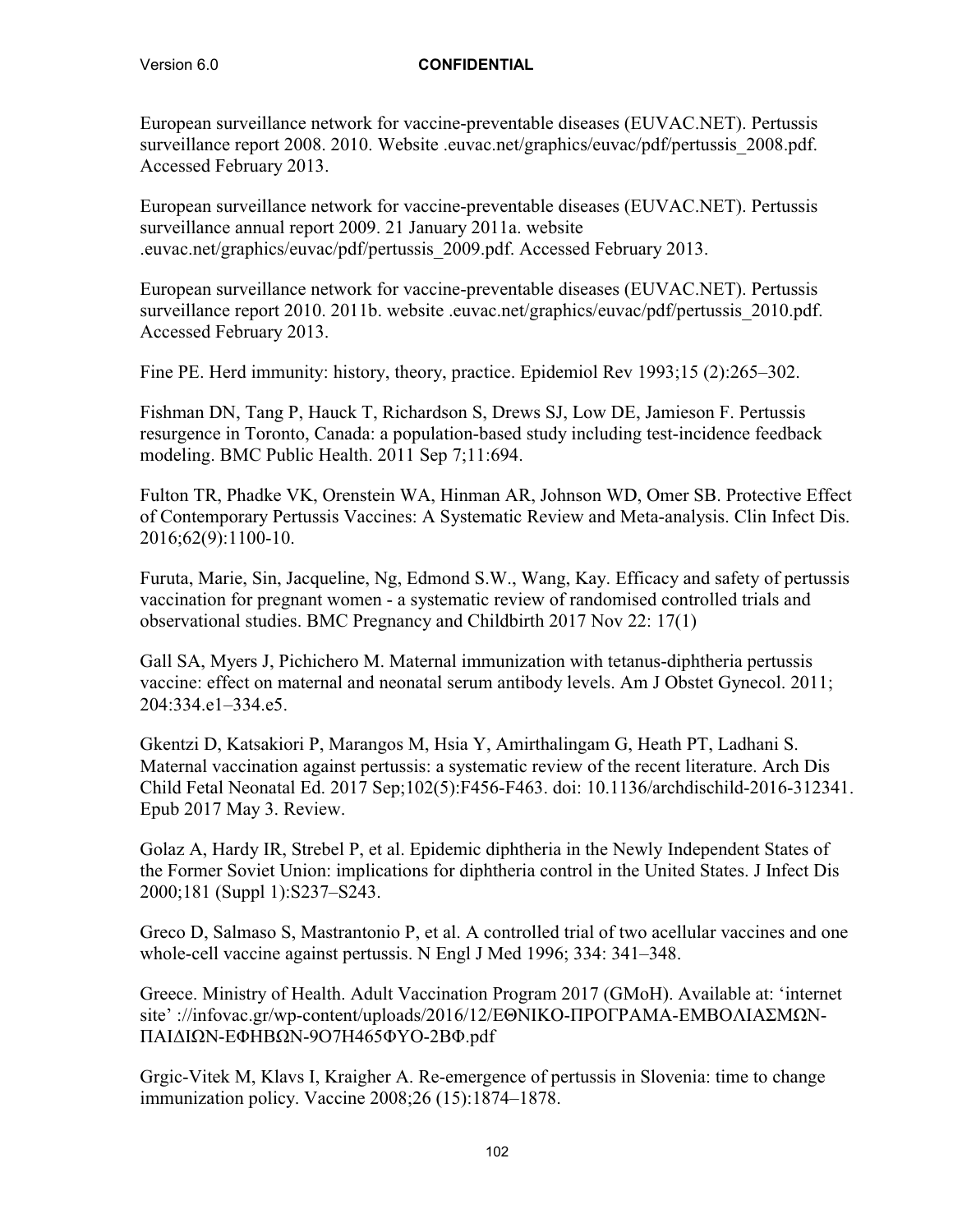.

#### Version 6.0 **CONFIDENTIAL**

Guiso N, Liese J, Plotkin S. The Global Pertussis Initiative: meeting report from the fourth regional roundtable meeting, France, April 14-15, 2010. Hum Vaccin 2011;7(4):481–488.

Hara M, Fukuoka M., Tashiro K., Ozaki I., Ohfuji S., Okada K., Nakano T., Fukushima W., Hirota Y. Pertussis outbreak in university students and evaluation of acellular pertussis vaccine effectiveness in Japan. BMC Infectious Diseases 2015 15:1 (1-8).

Hardy-Fairbanks AJ, Pan SJ, Decker MD, Johnson DR, Greenberg DP, Kirkland KB, Talbot EA, Bernstein HH. Immune responses in infants whose mothers received dTpa vaccine during pregnancy. Pediatr Infect Dis J. 2013 Nov;32(11):1257-60.

He Q. et al, on behalf of the European Bordetella expert group (EUpertstrain), the European surveillance network for vaccine-preventable diseases (EUVAC.NET). High heterogeneity in methods used for the laboratory confirmation of pertussis diagnosis among European countries, 2010: integration of epidemiological and laboratory surveillance must include standardisation of methodologies and quality assurance. Euro Surveill. 2012; 17(32): pii=20239 webiste.eurosurveillance.org/ViewArticle.aspx?ArticleId=20239

Health Council of the Netherlands (HCN). Vaccination against pertussis: aims and strategy. The Hague: Health Council of the Netherlands, 2015; publication no. 2015/29. available at: 'internet

site'.gezondheidsraad.nl/sites/default/files/summary\_201529\_vaccinatie\_tegen\_kinkhoest\_doel \_en\_strategie\_0.pdf. Last accessed Dec. 2015.

Health Protection Agency (HPA). Questions and answers - Pertussis vaccination programme for pregnant women. 7 November 2012a. website

.hpa.org.uk/Topics/InfectiousDiseases/InfectionsAZ/WhoopingCough/ImmunisationForPregna ntWomen/whooqandaPertussisVaccinationProgrammeforPregnantWom/Accessed February 2013.

Health Protection Agency (HPA). Whooping cough cases remain high. 21 December 2012b.website.hpa.org.uk/NewsCentre/NationalPressReleases/2012PressReleases/121221Who opingcoughcasesremainhigh/. Accessed February 2013.

Health Protection Surveillance Centre (HPSC). Pertussis (whooping cough) outbreak - update December 2012. 10 December 2012. Website.hpsc.ie/hpsc/News/MainBody,13819,en.html. Accessed February 2013.

Health Service Executive (HSE), Ireland. Whooping cough vaccine for pregnant women. September 2014. 'internet site'.hse.ie/eng/health/immunisation/hcpinfo/OtherVaccines/pertussis/pertussisengleaf.pdf. Accessed November 2015.

Jackson DW, Rohani P. Perplexities of pertussis: recent global epidemiological trends and their potential causes. Epidemiol Infect. 2014 Apr;142(4):672-84. doi: 10.1017/S0950268812003093. Review.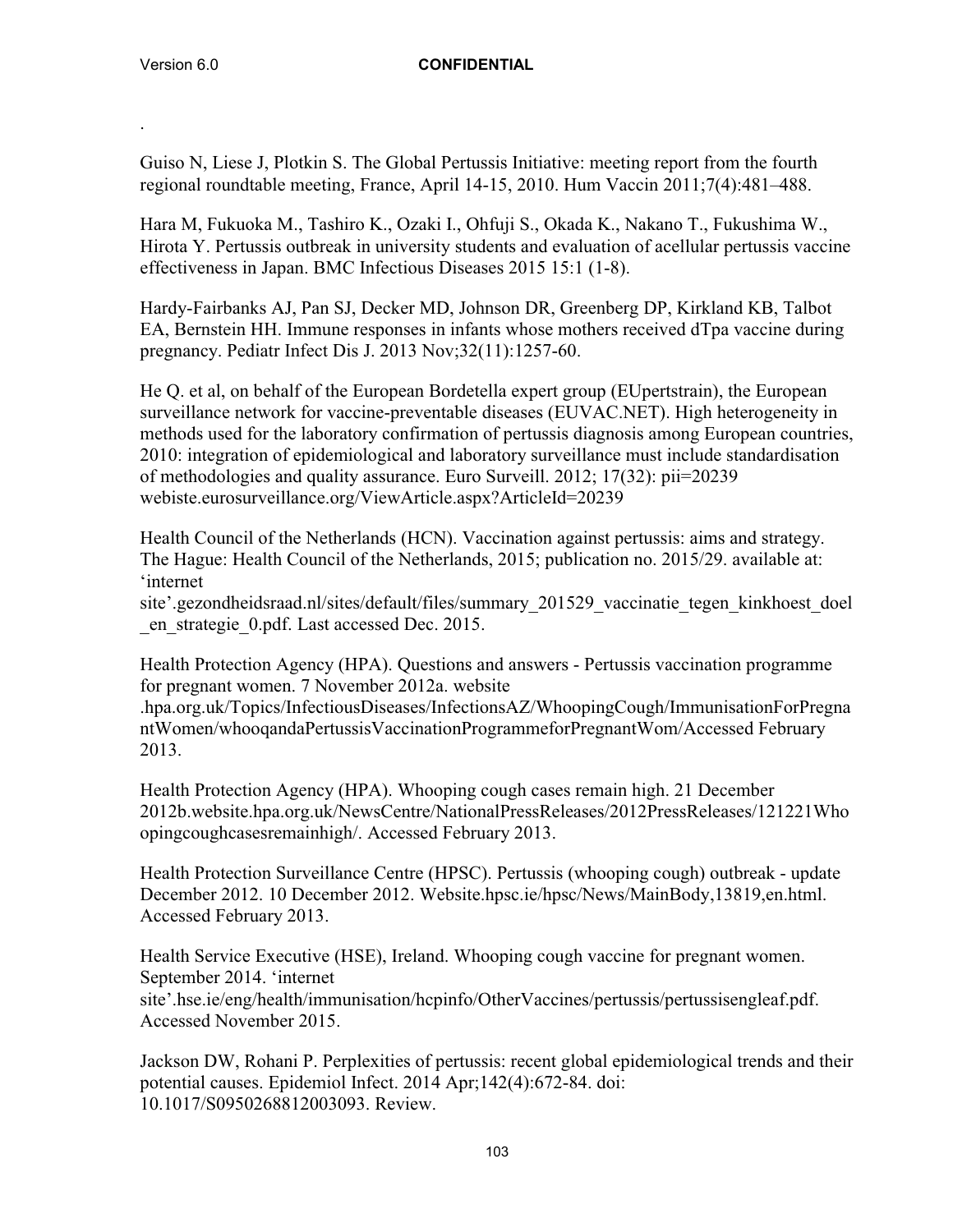Jardine A, Conaty SJ, Lowbridge C, et al. Who gives pertussis to infants? Source of infection for laboratory confirmed cases less than 12 months of age during an epidemic, Sydney, 2009. Commun Dis Intell 2010; 34(2):116–121.

Joint Committee on Vaccination and Immunisation (JCVI). JCVI meeting on pertussis immunization: August 2012. Draft minutes of discussions on the immunization of pregnant women against pertussis. Published 28 September 2012. Website transparency.dh.gov.uk/2012/09/28/jcvi-pertussis/

Kamano H, Mori T, Maeta H, et al. Analysis of Bordetella pertussis agglutinin titers during an outbreak of pertussis at a university in Japan. Jpn J Infect Dis. 2010 ; 63(2):108-12.

Keller-Stanislawski B et al. Review safety of immunization during pregnancy: A review of the evidence of selected inactivated and live attenuated vaccines, Vaccine (2014).

Kharbanda EO, Vazquez-Benitez G, Lipkind HS, Klein NP, Cheetham TC, Naleway A, Omer SB, Hambidge SJ, Lee GM, Jackson ML, McCarthy NL, DeStefano F, Nordin JD. Evaluation of the association of maternal pertussis vaccination with obstetric events and birth outcomes. JAMA. 2014 Nov 12;312(18):1897-904.

Klein NP, Bartlett J, Fireman B, Baxter R. Waning Tdap Effectiveness in Adolescents. Pediatrics. 2016 Mar;137(3):e20153326.Klein NP, Bartlett J, Fireman B, Rowhani-Rahbar A, Baxter R. Comparative effectiveness of acellular versus whole-cell pertussis vaccines in teenagers. Pediatrics. 2013;131(6).

Koepke R, Eickhoff JC, Ayele RA, Petit AB, Schauer SL, Hopfensperger DJ, Conway JH, Davis JP. Estimating the Effectiveness of Tdap Vaccine for Preventing Pertussis: Evidence of Rapidly Waning Immunity and Differences in Effectiveness by Tdap Brand. Journal of Infectious Diseases Advance Access published July 10, 2014.

Ladhani SN, Andrews NJ, Southern J, Jones CE, Amirthalingam G, Waight PA, England A, Matheson M, Bai X, Findlow H, Burbidge P, Thalasselis V, Hallis B, Goldblatt D, Borrow R, Heath PT, Miller E. Antibody Responses After Primary Immunization in Infants Born to Women Receiving a Pertussis-containing Vaccine During Pregnancy: Single Arm Observational Study With a Historical Comparator. Clin Infect Dis. 2015 Sep 15. In press.

Layton JB, Butler AM, Li D, Boggess KA, Weber DJ, McGrath LJ, Becker-Dreps S. Prenatal Tdap immunization and risk of maternal and newborn adverse events. Vaccine. 2017 Jul 24;35(33):4072-4078.

Leuridan, E. (2017). Pertussis vaccination in pregnancy: State of the art. Vaccine, 35(35, Part A), 4453-4456. doi: 'Internet site'://doi.org/10.1016/j.vaccine.2017.03.061 Loutan L. Vaccination of the immunocompromised patient. Biologicals 1997; 25:231-236.

Maertens K Caboré RN, Huygen K, Hens N, Van Damme P, Leuridan E, et.al. Pertussis vaccination during pregnancy in Belgium: Results of a prospective controlled cohort study. Vaccine. 2016a; 34(1):142-50.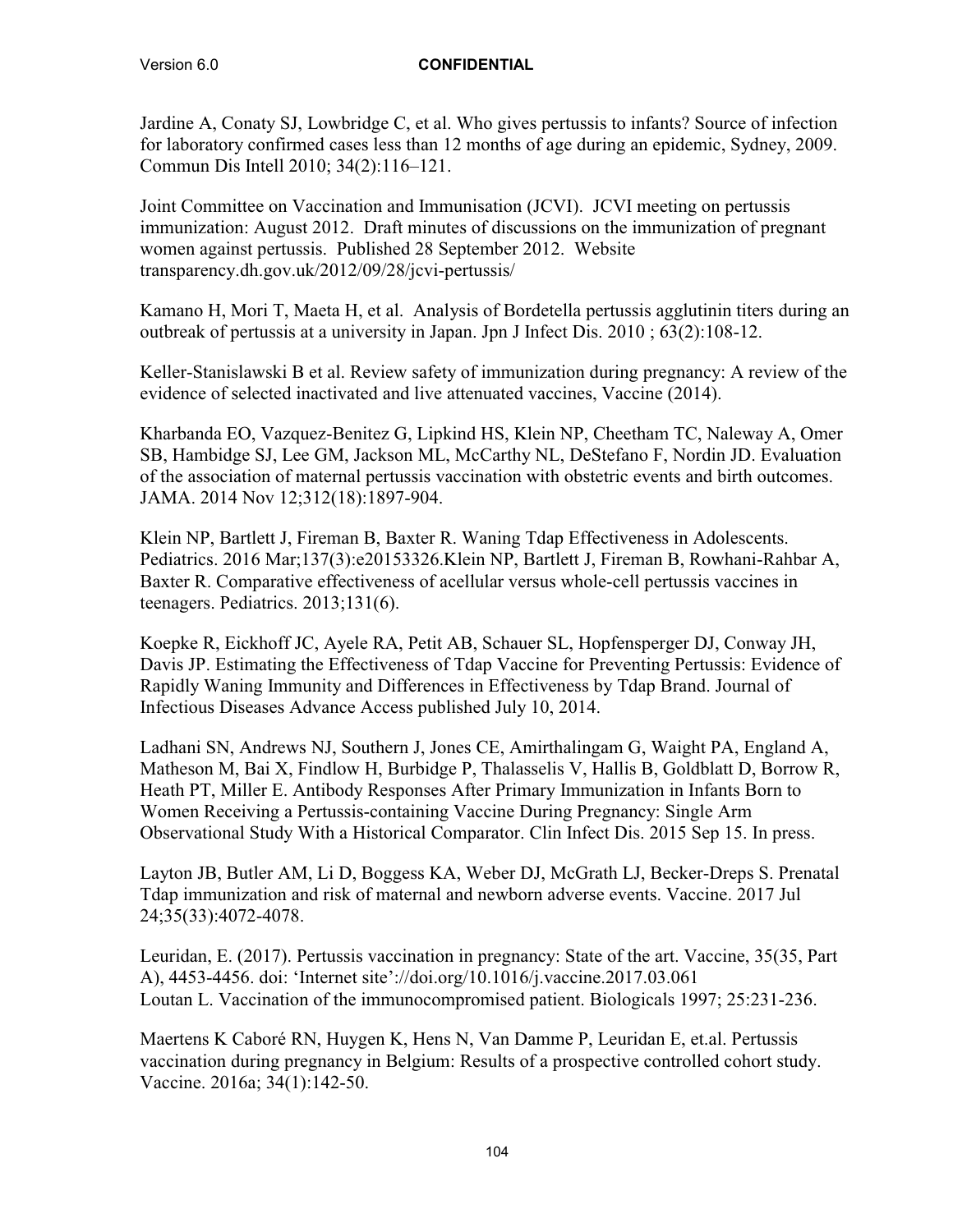Maertens K, Caboré RN, Huygen K, Vermeiren S, Hens N, Van Damme P, Leuridan E. Pertussis vaccination during pregnancy in Belgium: Follow-up of infants until 1 month after the fourth infant pertussis vaccination at 15 months of age. Vaccine. 2016 Jun 30;34(31):3613- 9. doi: 10.1016/j.vaccine. 2016b. 04.066. Epub 2016 Apr 30.

Maertens K., Burbidge P., van Damme P., Goldblatt D., Leuridan E. Pneumococcal Immune Response in Infants Whose Mothers Received Tdap Vaccination During Pregnancy. Pediatric Infectious Disease Journal 2017 Dec;36(12):1186-1192.

Manzanares S, Lafuente S, Martí M, et al. Incidence of whooping cough in the city of Barcelona between 1999 and 2011. Enfermedades Infecciosas y Microbiología Clínica 2013; 31 (3): 156-58

Markina SS, Maksimova NM, Vitek CR, et al. Diphtheria in the Russian Federation in the 1990s. J Infect Dis 2000;181(Suppl 1):S27–S34.

McMillan M., Clarke M., Parrella A., Fell D.B., Amirthalingam G., Marshall H.S. Safety of Tetanus, Diphtheria, and Pertussis Vaccination During Pregnancy: A Systematic Review.2017.

Morgan JL, Baggari SR, McIntire DD, Sheffield JS. Pregnancy outcomes after antepartum tetanus, diphtheria, and acellular pertussis vaccination. Obstet Gynecol. 2015;125(6):1433- 8.New Zealand, Ministry of Health (NZMoH). Hospital-based Maternity Events 2007. Wellington: Ministry of Health; 2010: 'internet site'.health.govt.nz/publication/hospital-basedmaternity-events-2007 ; accessed 23 October 2015.

New Zealand, Ministry of Health (NZMoH). Maternity Clinical Indicators 2013. Wellington: Ministry of Health; 2015: 'internet site'.health.govt.nz/publication/new-zealand-maternityclinical-indicators-2013; accessed 23 October 2015.

New Zealand Ministry of Health (NZMoH). Parents share their experiences of whooping cough. 10 December 2012. 'internet site'.health.govt.nz/news-media/news-items/parents-sharetheirexperiences-whooping-cough. Accessed 7 February 2013.

New Zaeland, Ministry of health (NZMoH). Immunization Handbook 2017. Available at: 'internet site'://.health.govt.nz/system/files/documents/publications/imm-handbook-fundedvaccines-for-special-groups-may17.pdf (accessed Sep 2017)

MSSSI Spanish Ministry of Health - vaccination programme. Available at: 'internet site'.msssi.gob.es/profesionales/saludPublica/prevPromocion/vacunaciones/docs/Adenda\_TosF erinaEmbarazo.pdf. Accessed August 2015

Munoz FM, et al. JAMA. 2014 May 7;311(17):1760-9. Safety and immunogenicity of tetanus diphtheria and acellular pertussis (Tdap) immunization during pregnancy in mothers and infants: a randomized clinical trial.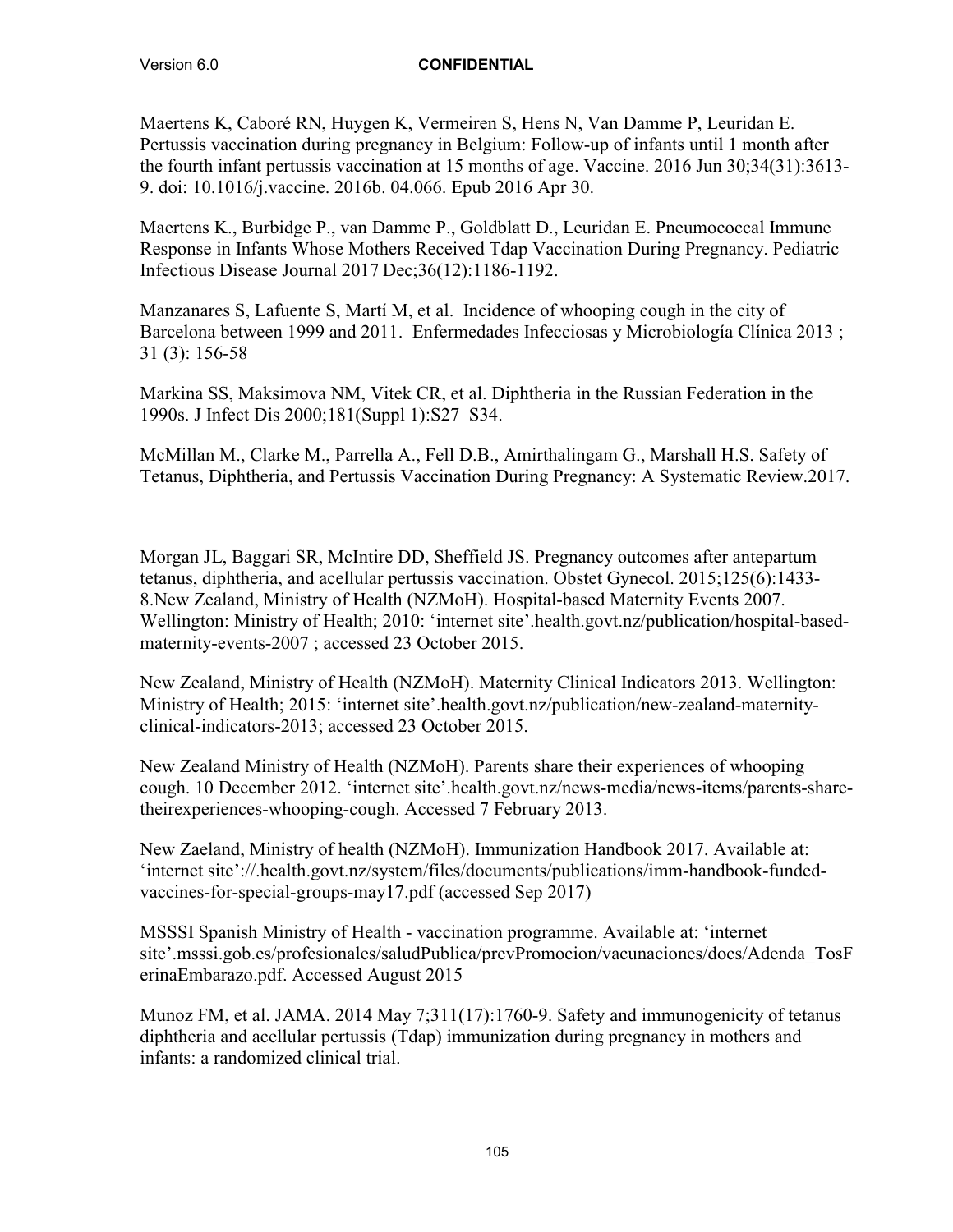Murhekar M. Epidemiology of Diphtheria in India, 1996-2016: Implications for Prevention and Control. Am J Trop Med Hyg. 2017 ;97(2):313-318.

Murhekar MV, Bitragunta S. Persistence of diphtheria in India. Indian J Community Med 2011;36(2):164–165. Website.ncbi.nlm.nih.gov/pmc/articles/PMC3180947/. Accessed February 2013.

Murphy TV, Slade BA, Broder KR, Kretsinger K, Tiwari T, Joyce PM, Iskander JK, Brown K, Moran JS; Advisory Committee on Immunization Practices (ACIP) Centers for Disease Control and Prevention (CDC). Prevention of pertussis, tetanus, and diphtheria among pregnant and postpartum women and their infants. Recommendations of the Advisory Committee on Immunization Practices (ACIP). MMWR Recomm Rep 2008;57(RR-4):1–51.

Naidu MA, Muljadi R, Davies-Tuck ML, Wallace EM, Giles ML. The optimal gestation for pertussis vaccination during pregnancy: a prospective cohort study. Am J Obstet Gynecol. 2016 Aug;215(2):237.e1-6. doi: 10.1016/j.ajog.2016.03.002.

Nathanson N, Kew OM. From emergence to eradication: the epidemiology of poliomyelitis deconstructed. Am J Epidemiol 2010;172(11):1213–1229

Nilsson L., Lepp T.; von Segebaden K.; Hallander H.; and Gustafsson L. Pertussis vaccination in infancy lowers the incidence of pertussis disease and the rate of hospitalisation after one and two doses: Analyses of 10 years of pertussis surveillance. Vaccine. 2012; 30 (21): 3239-47

Palmeira P, Quinello C, Silveira-Lessa AL, Zago CA, Carneiro-Sampaio M. IgG placental transfer in healthy and pathological pregnancies. Clin Dev Immunol. 2012;2012:985646.

Pan American Health Organization (PAHO). Epidemiological Alert. Pertussis (Whooping Cough). 16 November 2012. Website new.paho.org/hq/index.php?option=com\_docman&task=doc\_view&gid=19323&Itemid=. Accessed February 2013.

Petousis-Harris H, Walls T, Watson D, Paynter J, Graham P, Turner N. Safety of Tdap vaccine in pregnant women: an observational study. BMJ Open. 2016;18;6(4):e010911.

Philippines. Foundation for Vaccination, Adult Immunization Schedule (AIS) (2015). Available at: 'internet site' ://philvaccine.org/vaccination-schedules/adult-immunizationschedule

Potin M, Fica A, Véliz L, Moreno G, Wilhelm J, Cerda J. Strategies to protect the newborn and infants under 6 months of age against pertussis. Rev Chilena Infectol 2016; 33 (5): 543-546

Public Health Agency of Canada (PHAC). Available at: 'internet site'.phacaspc.gc.ca/publicat/cig-gci/p04-pert-coqu-eng.php#a4. Accessed July 2015.

Qatar Ministry of Health. MOPH. Tdap vaccine recommendations for pregnant women. Issued Feb 2017.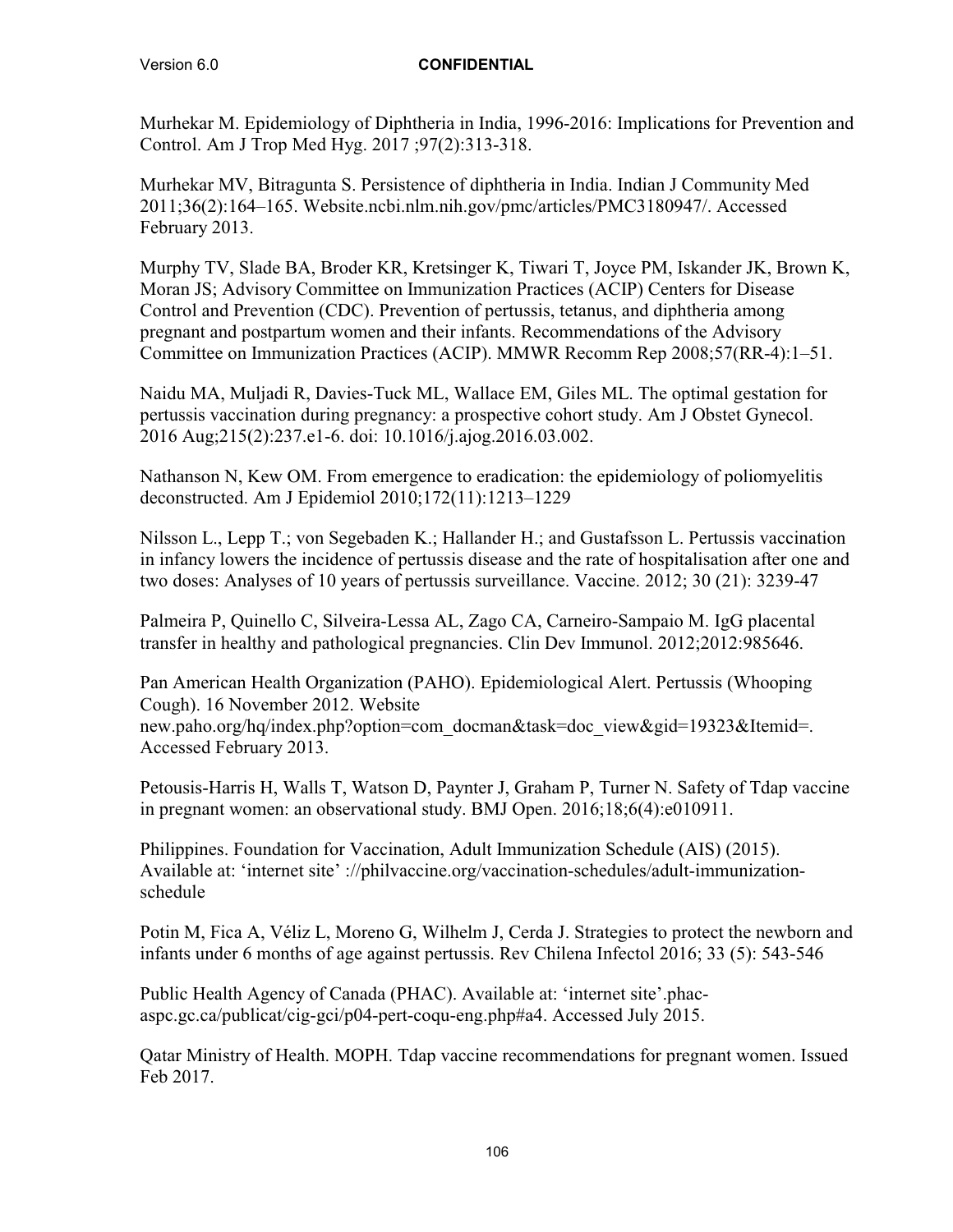Roper K, Surveillance Branch, Office of Health Protection. Outbreak of pertussis, 1 January to 31 March 2009. Commun Dis Intell Q Rep, 2009 ; 33(1):36-7

Sáfadi MAP. Pertussis in young infants: a severe vaccine-preventable disease. Autopsy Case Rep. 2015; 5(2):1-4.

Sala-Farre MR, Arias-Varela C, Recasens-Recasens A, Simó-Sanahuja M, Muñoz-Almagro C, Pérez-Jové J. Pertussis epidemic despite high levels of vaccination coverage with acellular pertussis vaccine. Enfermedades Infecciosas y Microbiologia Clinica Monografias 2015;33(1):27-31. doi: 10.1016/j.eimc.2013.09.013.

Salmaso S, Mastrantonio, P, Tozzi AE et al. Sustained efficacy during the first 6 years of life of 3-component acellular pertussis vaccines administered in infancy: the Italian experience. Pediatrics 2001;108(5):e81

Saul, Nathan, Wang, Kevin, Bag, Shopna, Baldwin, Heather, Alexander, Kate, Chandra, Meena, Thomas, Jane, Quinn, Helen, Sheppeard, Vicky, Conaty, Stephen, et al. Effectiveness of maternal pertussis vaccination in preventing infection and disease in infants: The NSW Public Health Network case-control study. Vaccine 2018 Jan

Schmitt HJ, Schuind A, Knuf M, et al. Clinical experience of a tricomponent acellular pertussis vaccine combined with diphtheria and tetanus toxoids for primary vaccination in 22,505 infants. J Pediatr. 1996b;129:695-701.

Schmitt HJ, von Konig CH, Neiss A, et al. Efficacy of acellular pertussis vaccine in early childhood after household exposure. JAMA. 1996a;275:37-41.

Shakib JH, Korgenski K, Sheng X, Varner MW, Pavia AT, Byington CL. Tetanus, diphtheria, acellular pertussis vaccine during pregnancy: Pregnancy and infant health outcomes. J Pediatrics. 2013; 163: 5 (1422-1426.e4).

Sin MA, Zenke R, Rönckendorf R, et al. Pertussis outbreak in primary and secondary schools in Ludwigslust, Germany demonstrating the role of waning immunity. Pediatr Infect Dis J 2009;28(3):242–244.

Singapore. Ministry of Health (SMoH). National Adult immunisation schedule – Recommendations for adult vaccinations. MoH Circular 23/2017

Skoff TH, Blain AE, Watt J, Scherzinger K, McMahon M, Zansky SM, Kudish K, Cieslak PR, Lewis M, Shang N, Martin SW. Impact of the US Maternal Tetanus, Diphtheria, and Acellular Pertussis Vaccination Program on Preventing Pertussis in Infants <2 Months of Age: A Case-Control Evaluation. Clin Infect Dis. 2017 Nov 29;65(12):1977-1983.

Slovenia. National Institute of Public Health (NIJZ), Instructions for implementing immunization programe 2017. Available at: 'internet site' ://nijz.si/sites/nijz.si/files/uploaded/navodila\_za\_izvajanje\_ip\_2017.pdf (accessed Oct 2017)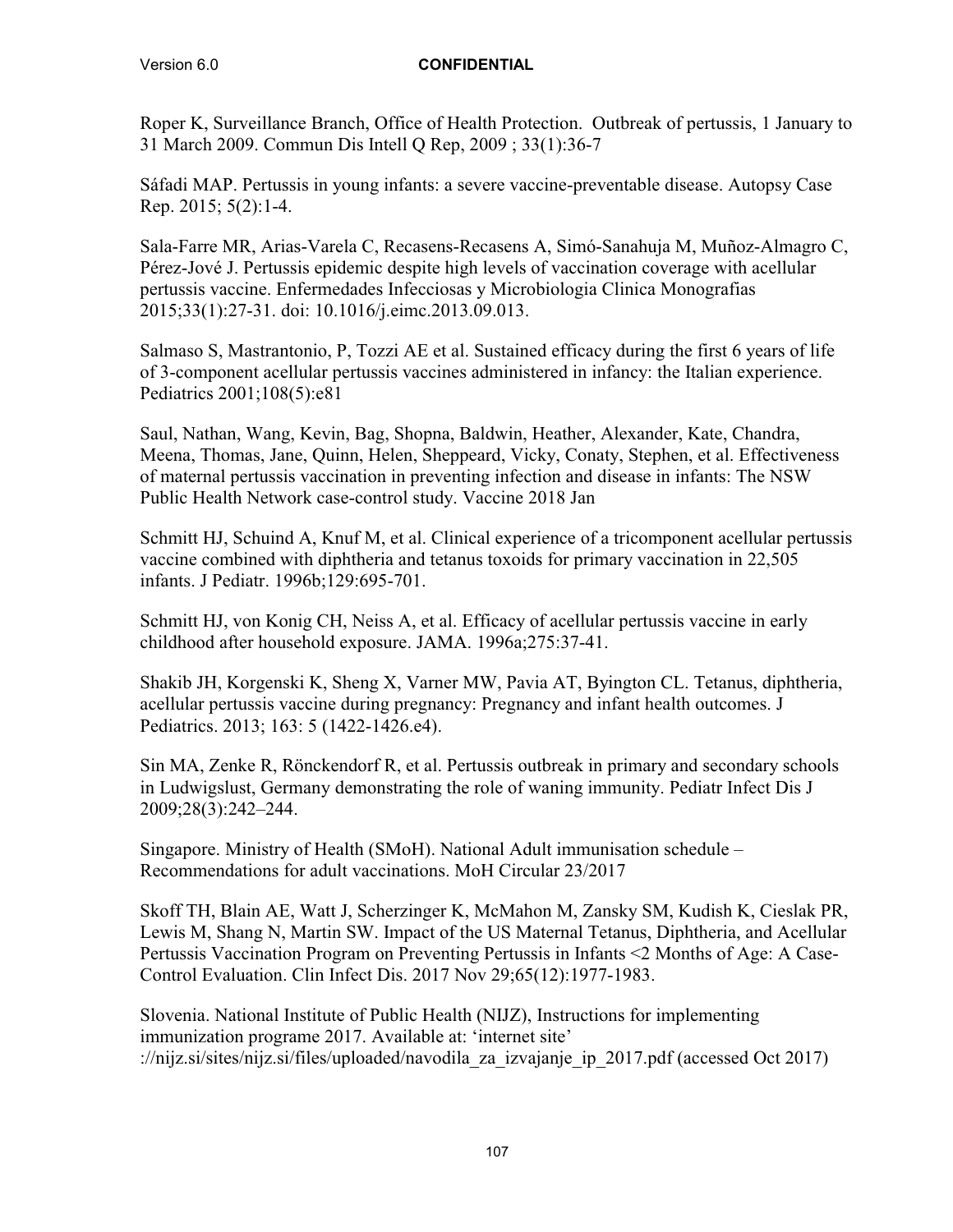Sukumaran L, McCarthy NL, Kharbanda EO, McNeil MM, Naleway AL, Klein NP, Jackson ML, Hambidge SJ, Lugg MM, Li R, Weintraub ES, Bednarczyk RA, King JP, DeStefano F, Orenstein WA, Omer SB. Association of Tdap Vaccination With Acute Events and Adverse Birth Outcomes Among Pregnant Women With Prior Tetanus-Containing Immunizations. JAMA. 2015a Oct 20;314(15):1581-7.

Sukumaran L, McCarthy NL, Kharbanda EO, Weintraub ES, Vazquez-Benitez G, McNeil MM, Li R, Klein NP, Hambidge SJ, Naleway AL, Lugg MM, Jackson ML, King JP, DeStefano F, Omer SB, Orenstein WA. Safety of Tetanus Toxoid, Reduced Diphtheria Toxoid, and Acellular Pertussis and Influenza Vaccinations in Pregnancy. Obstet Gynecol. 2015b Nov;126(5):1069-74.

Taiwan, Ministry of Health and Welfare (MoHW). Infectious Disease Prevention and Control Group 103. Available at: 'internet site' ://61.57.41.133/downloadfile.aspx?fid=0AF604D3E0C0027A (accessed Sep 2017)

Tan T, Dalby T, Forsyth K, Halperin SA, Heininger U, Hozbor D, *et al*. Pertussis Across the Globe: Recent Epidemiologic Trends From 2000 to 2013. Pediatr Infect Dis J. 2015;34(9):e222-32.

Tan T, Trindade E, Skowronski D. Epidemiology of pertussis. Pediatr Infect Dis J 2005b;24(5 Suppl):S10–S18.

Technical Advisory Group (TAG) on Vaccine-preventable Diseases. Vaccination: a shared responsibility. Quito, Ecuador 3-5 July 2013.

Thwaites CL, Yen LM. Tetanus. In: Warrell DA, Cox TM, Firth JD, eds. Oxford Textbook of Medicine. 5th edn. Oxford: Oxford University Press; 2010:Section 7.6.22.

Udwadia FE. Chapter 7.11.20: Tetanus. In: Warrell DA, Cox TM, Firth JD, eds. Oxford Textbook of Medicine, Volume 1. 4 edn. Oxford: Oxford University Press; 2003:545–551.

Vashishtha VM, Choudhury P, Kalra A, Bose A, Thacker N, Yewale VN, Bansal CP, Mehta PJ; Indian Academy of Pediatrics. Recommended Immunization Schedule for Children Aged 0 through 18 years – India, 2014 and Updates on Immunization. Indian Pediatr. 2014. 51(10):785-800

Vincent M, Rodeghiero C, Eylenbosch R, et al. Pertussis serodiagnosis in Belgium from 1990 to 2009. Clin Vaccine Immunol 2011;18(4):588–594.

Vizzotti C, Juarez MV, Bergel E, Romanin V, Califano G, Sagradini S, Rancaño C, Aquino A, Libster R, Polack FP, Manzur J. Impact of a maternal immunization program against pertussis in a developing country. Vaccine. 2016 Dec 7;34(50):6223-6228.

Vizzotti C, Neyro S, Katz N, Juárez MV, Perez Carrega ME, Aquino A, Kaski Fullone F. Maternal immunization in Argentina: A storyline from the prospective of a middle income country. Vaccine. 2015; 33(47):6413-9.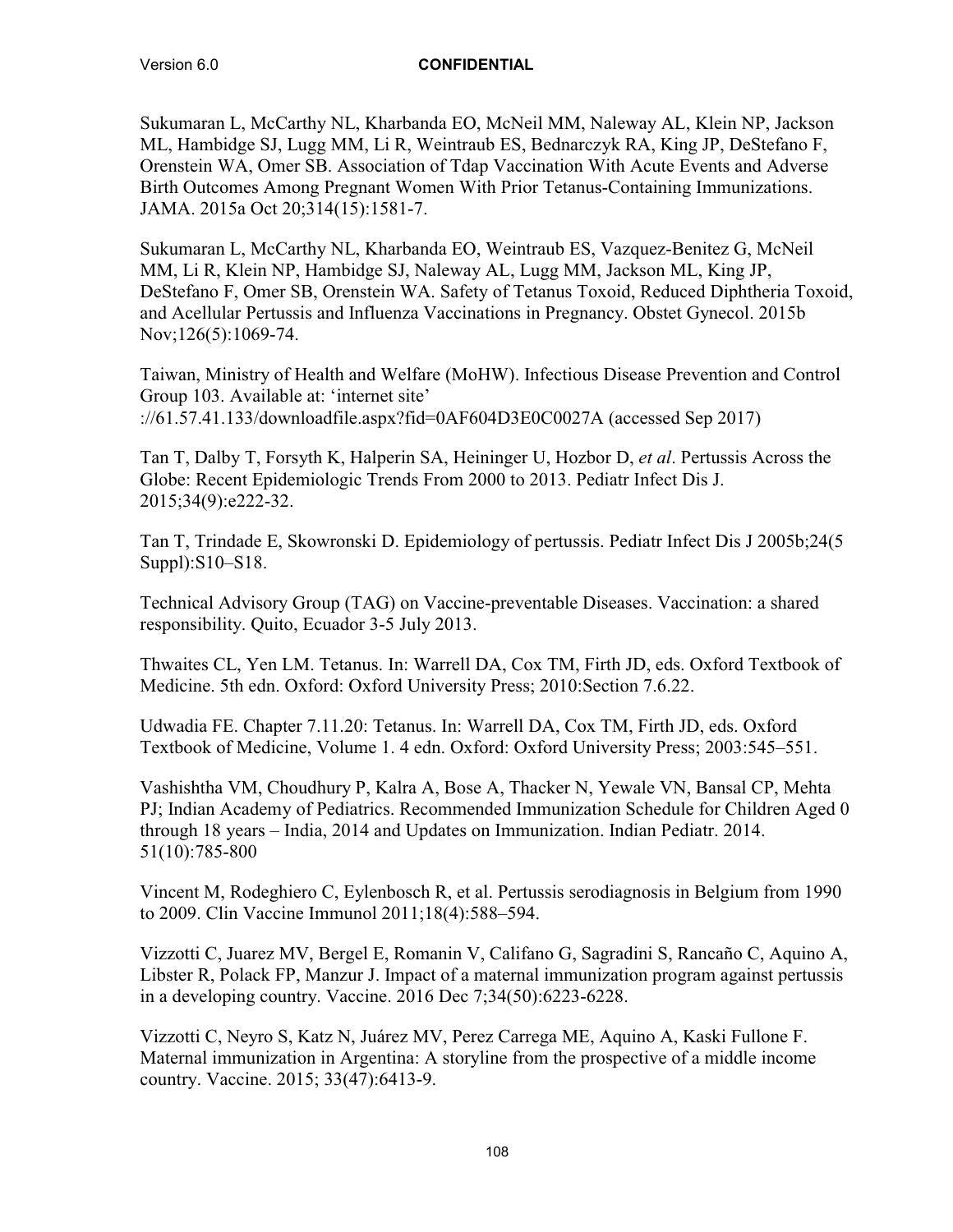Von König CH, Halperin S, Riffelmann M, Guiso N. Pertussis of adults and infants. Lancet Infect Dis 2002;2(12):744–750.

Walls T, Graham P, Petousis-Harris H, Hill L, Austin N. Infant outcomes after exposure to Tdap vaccine in pregnancy: an observational study. BMJ Open. 2016 Jan 6;6(1):e009536.

Wanlapakorn N, Maertens K, Chaithongwongwatthana S, Srimuan D, Suratannon N, Vongpunsawad S, Mai Phuong Tran T, Hens N, Van Damme P, Locht C, Poovorawan Y, Leuridan E. Assessing the reactogenicity of Tdap vaccine administered during pregnancy and antibodies to Bordetella pertussis antigens in maternal and cord sera of Thai women. Vaccine. 2018 Mar 7;36(11):1453-1459.

Ward JI, Cherry JD, Chang SJ, et al. Efficacy of an acellular pertussis vaccine among adolescents and adults. N. Engl. J. Med. 2005;353:1555-1563.

Wassilak SGF, Roper MH, Kretsinger K, Orenstein WA. Tetanus toxoid. In: Plotkin SA, Orenstein WA, Offit PA, eds. Vaccines. 5th edn. Philadelphia: Saunders Elsevier; 2008:805– 839.

Wharton M, Vitek CR. Diphtheria toxoid. In: Plotkin SA, Orenstein WA, eds. Vaccines. 4th ed. Philadelphia: Saunders, 2008: pgs 211-228

Wiley KE, Zuo Y, Macartney KK, McIntyre PB. Sources of pertussis infection in young infants: a review of key evidence informing targeting of the cocoon strategy. Vaccine 2013; 31:618-25;

Winter K, Cherry JD, Harriman K. Effectiveness of Prenatal Tetanus, Diphtheria, and Acellular Pertussis Vaccination on Pertussis Severity in Infants. Clin Infect Dis. 2017a Jan 1;64(1):9-14.

Winter K, Nickell S, Powell M, Harriman K. Effectiveness of Prenatal Versus Postpartum Tetanus, Diphtheria, and Acellular Pertussis Vaccination in Preventing Infant Pertussis. Clin Infect Dis. 2017b Jan 1;64(1):3-8.

World Health Organization ( WHO). Immunization, Vaccines and Biologicals. Diphtheria; surveillance and burden. 2017e. Website //who.int/immunization/monitoring\_surveillance/burden/diphtheria/en/. Accessed: April 2018.

WHO position paper on Pertussis vaccines; September 2015.Wkly Epidemiol Rec. 2015 Aug 28;90(35):433-58

World Health Organization (WHO)- Recommended standards for surveillance of selected vaccine-preventable diseases. 2003 - website:

//who.int/immunization/monitoring\_surveillance/burden/vpd/surveillance\_type/passive/pertussi s standards/en/. Accessed on april 2018.

World Health Organization (WHO), United Nations Children's Fund (UNICEF). WHO/UNICEF coverage estimates for 1980-2010, as of July 2012. October 2012. Website:.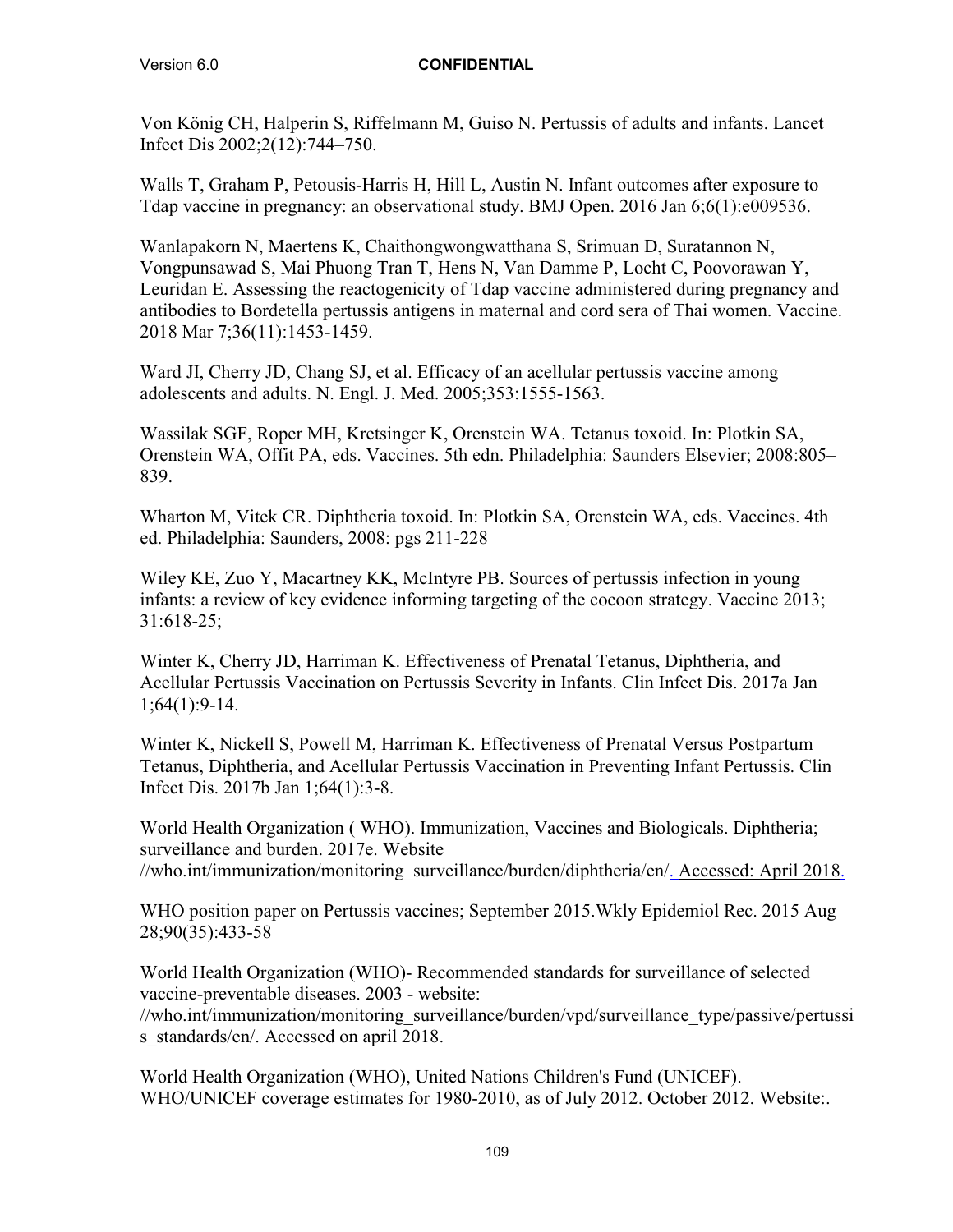://who.int/entity/immunization/monitoring\_surveillance/data/coverage\_estimates\_series.xls . Accessed April 2018.World Health Organization (WHO). 2018b.WHO vaccine-preventable diseases: monitoring system - 2018 global summary. Disease incidence. 2018 Pertussis 'internet site'://

://apps.who.int/immunization\_monitoring/globalsummary/timeseries/tsincidencepertussis.html. And internet site;

://who.int/immunization/monitoring\_surveillance/burden/vpd/surveillance\_type/passive/pertuss is/en/. Accessed April 2018

World Health Organization (WHO). 2017c. Immunization, Vaccines and Biologicals, Vaccine and Disease, Tetanus. 'internet site'://apps.who.int.who.int/immunization/diseases/tetanus/en/. Accessed on 16 April 2018.

World Health Organization (WHO). 2017d. Immunization, Vaccines and Biologicals, Vaccine and Disease, Diptheria. 'internet site'://who.int/immunization/diseases/diphtheria/en/. Accessed on April 2018.

World Health Organization (WHO). 2018c WHO vaccine-preventable diseases: monitoring system 2016 global summary. Disease incidence 2015 Diphteria. 'internet site' ://apps.who.int/immunization\_monitoring/globalsummary/timeseries/tsincidencediphtheria.htm l. Accessed April 2018

World Health Organization (WHO). Global Immunization data. October 2012.. Website. ://who.int/immunization/monitoring\_surveillance/who-immuniz.pdf?ua=1. Accessed April 2018.

World Health Organization (WHO). Pertussis vaccines: WHO position paper. Wkly Epidemiol Rec 2010a;85(40):385–400.World Health Organization (WHO). Summary of WHO Position Paper on Diphtheria Vaccines. August 2017a. Available at: 'internet site'://apps.who.int/immunization/policy/position\_papers/diphtheria\_summary.pdf

World Health Organization (WHO). Summary of WHO Position Paper on Tetanus Vaccines. February 2017b. Available at: 'internet site':// apps.who.int/iris/bitstream/handle/10665/254582/WER9206.pdf;jsessionid=CDAF6411D8D5 E002783BBCDC4AB0FCE4?sequence=1. Accessed on April 2018.

World Health Organization (WHO). Tetanus vaccine Tetanus vaccine. Wkly Epidemiol Rec 2006;81(20):198–208.

World Health Organization (WHO). WHO Vaccine Preventable Diseases Monitoring System. Immunization schedules by antigen. 28 February 2018a. Website apps. ://apps.who.int/immunization\_monitoring/globalsummary/schedules. Accessed April 2018.

World Health Organization (WHO). WHO vaccine-preventable diseases: monitoring system - 2017 global summary. Disease incidence. 2018d. Website

://apps.who.int/immunization\_monitoring/globalsummary/incidences?c=GBR. Accessed April 2018